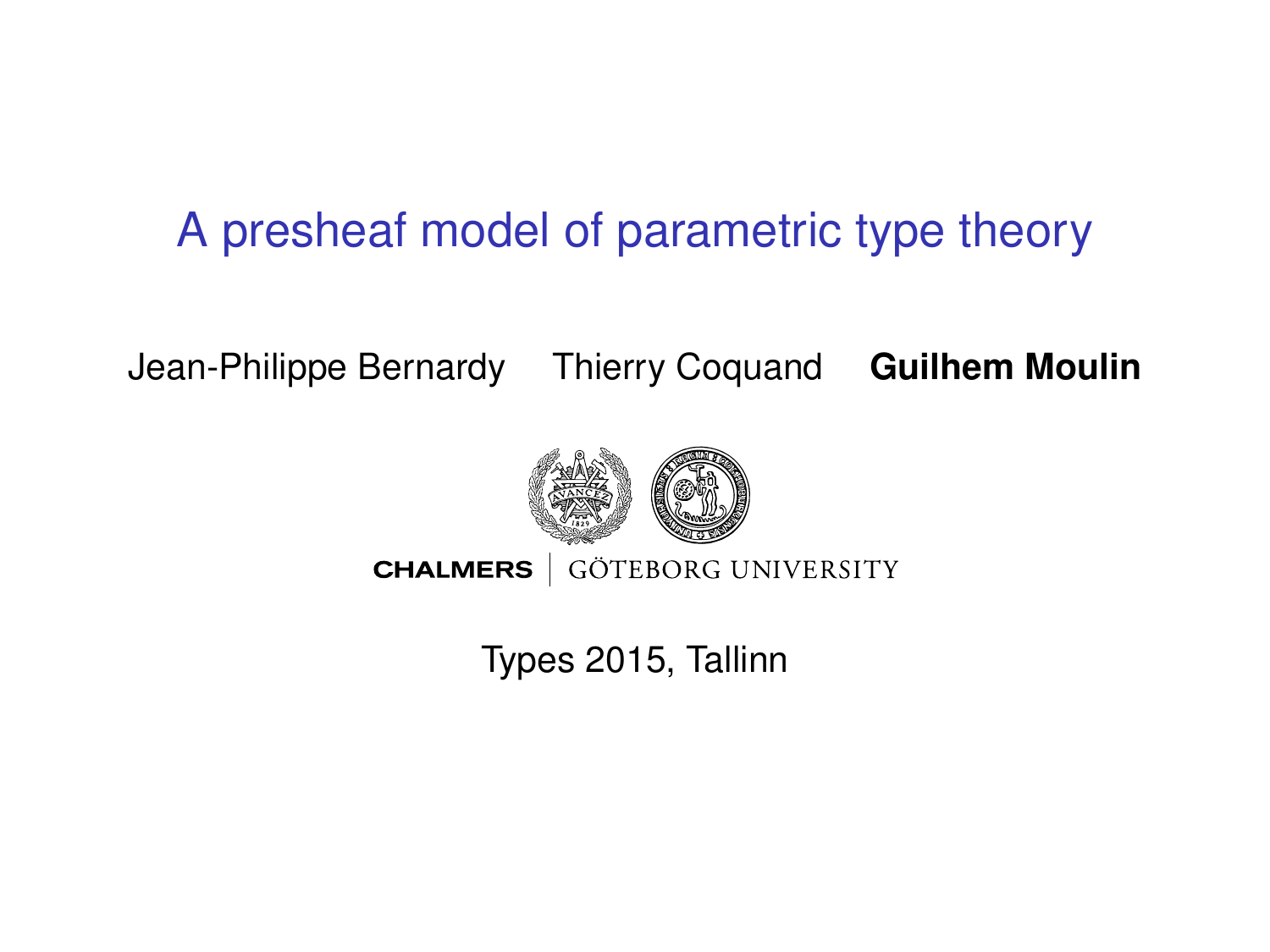## Parametricity: semantics of polymorphism

w**ata Type parameters cannot be inspected.** 

 $\triangleright$  Take id  $\cdot$  a → a. Then  $\forall x : a$ , id x must be x.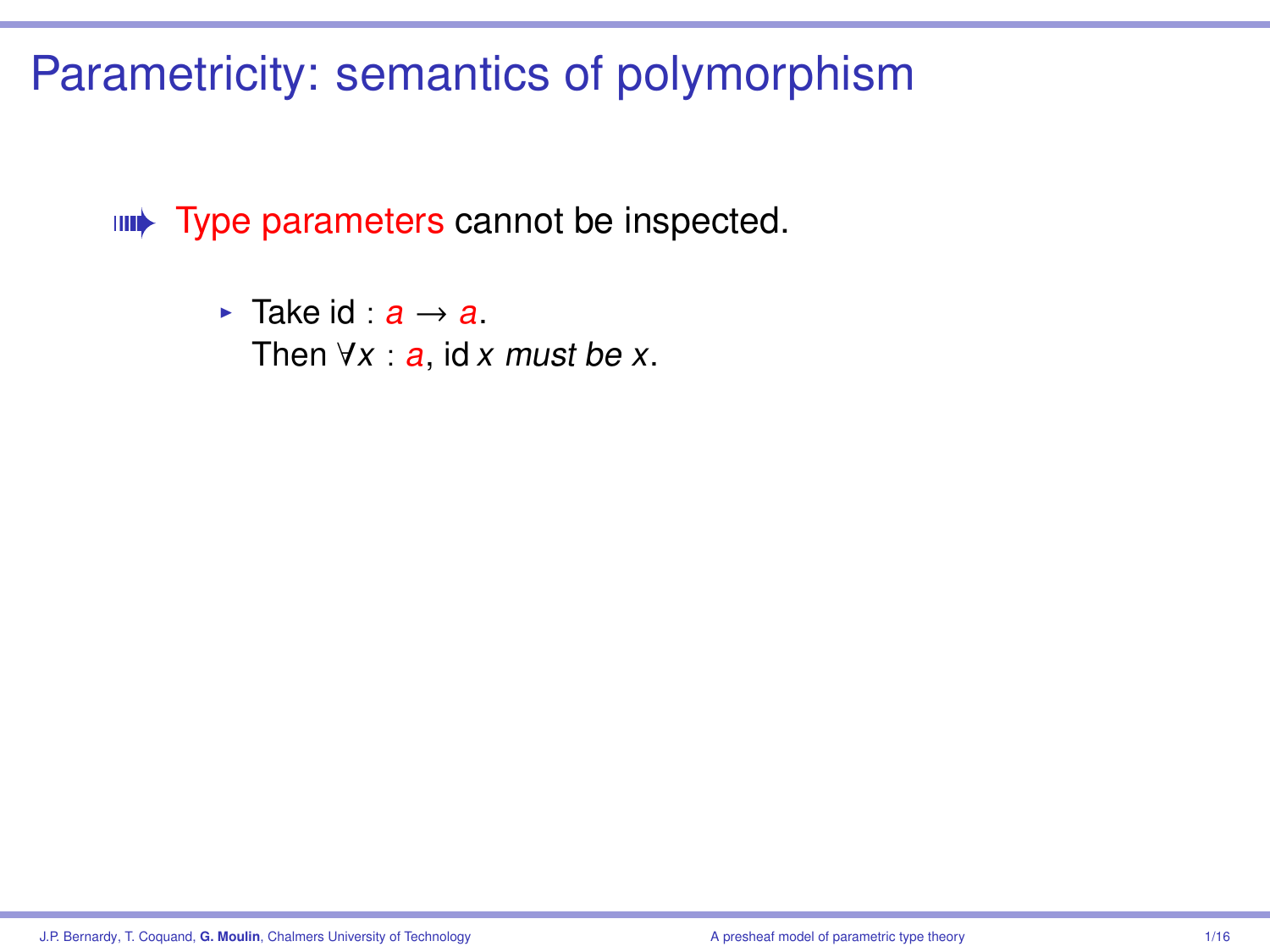#### Parametricity: semantics of polymorphism

w**ata Type parameters cannot be inspected.** 

- $\blacktriangleright$  Take id :  $a \rightarrow a$ . Then  $\forall x : a$ , id x must be x.
- **F** Take filter :  $(a \rightarrow \text{Bool}) \rightarrow \text{List } a \rightarrow \text{List } a$ . Then  $\forall a_1a_2, \forall (R: a_1 \rightarrow a_2 \rightarrow U),$  $\forall f_1, f_2$  such that  $(\forall x_1 x_2, R x_1 x_2 → f_1 x_1 \equiv f_2 x_2),$  $\forall x s_1, x s_2$  such that  $R^* x s_1 x s_2$ ,<br> $R^*$  (filter f, ye, ) (filter f, ye, )  $R^*$  (filter  $f_1$  xs<sub>1</sub>) (filter  $f_2$  xs<sub>2</sub>)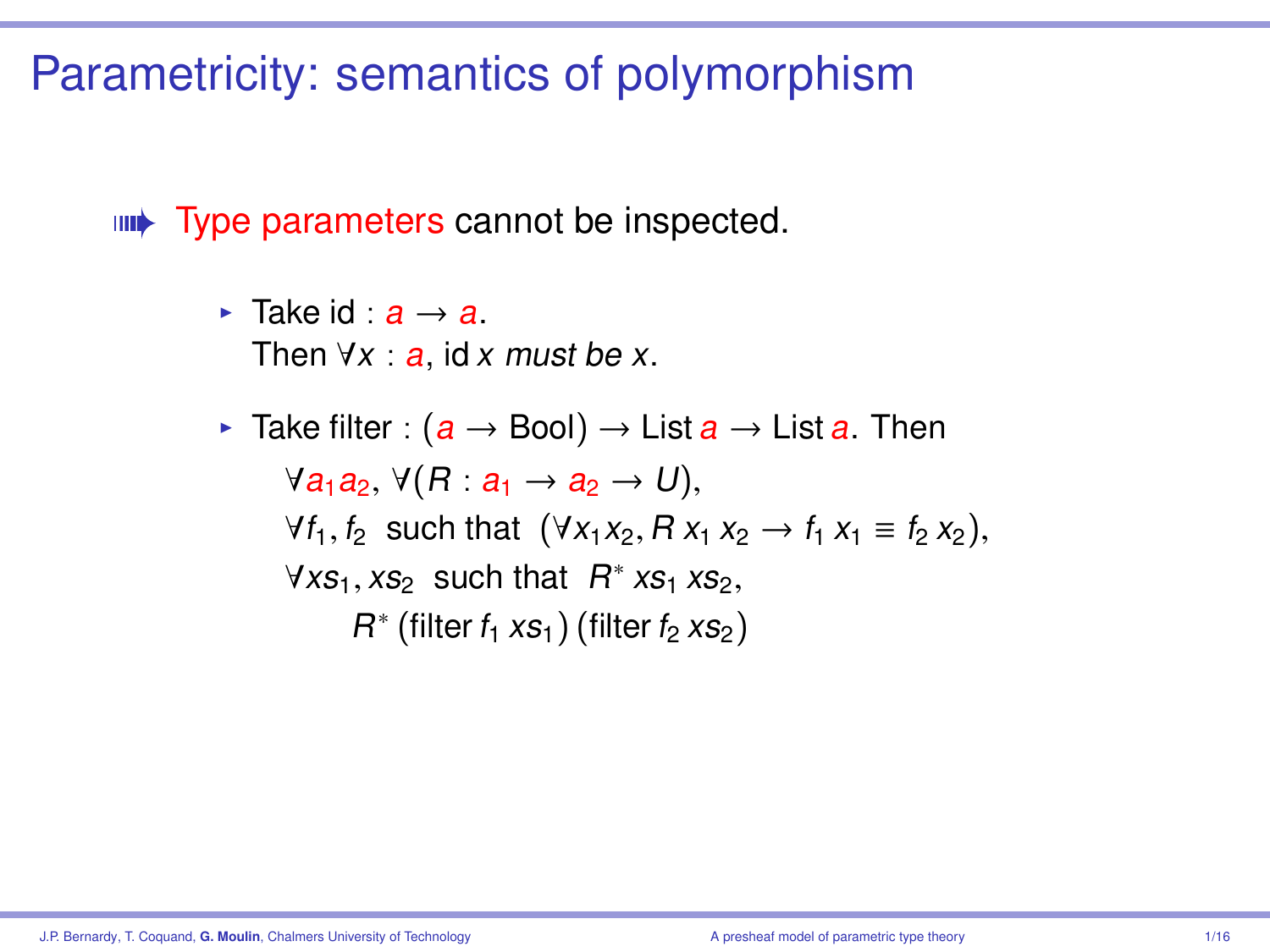#### Parametricity: semantics of polymorphism

w**ata Type parameters cannot be inspected.** 

 $\blacktriangleright$  Take id :  $a \rightarrow a$ . Then  $\forall x : a$ , id x must be x.

**F** Take filter :  $(a \rightarrow \text{Bool}) \rightarrow \text{List } a \rightarrow \text{List } a$ . Then  $\forall a_1a_2, \forall (R: a_1 \rightarrow a_2 \rightarrow U),$  $\forall f_1, f_2$  such that  $(\forall x_1 x_2, R x_1 x_2 → f_1 x_1 \equiv f_2 x_2),$  $\forall x s_1, x s_2$  such that  $R^* x s_1 x s_2$ ,<br> $R^*$  (filter f, ye, ) (filter f, ye, )  $R^*$  (filter  $f_1$  xs<sub>1</sub>) (filter  $f_2$  xs<sub>2</sub>)

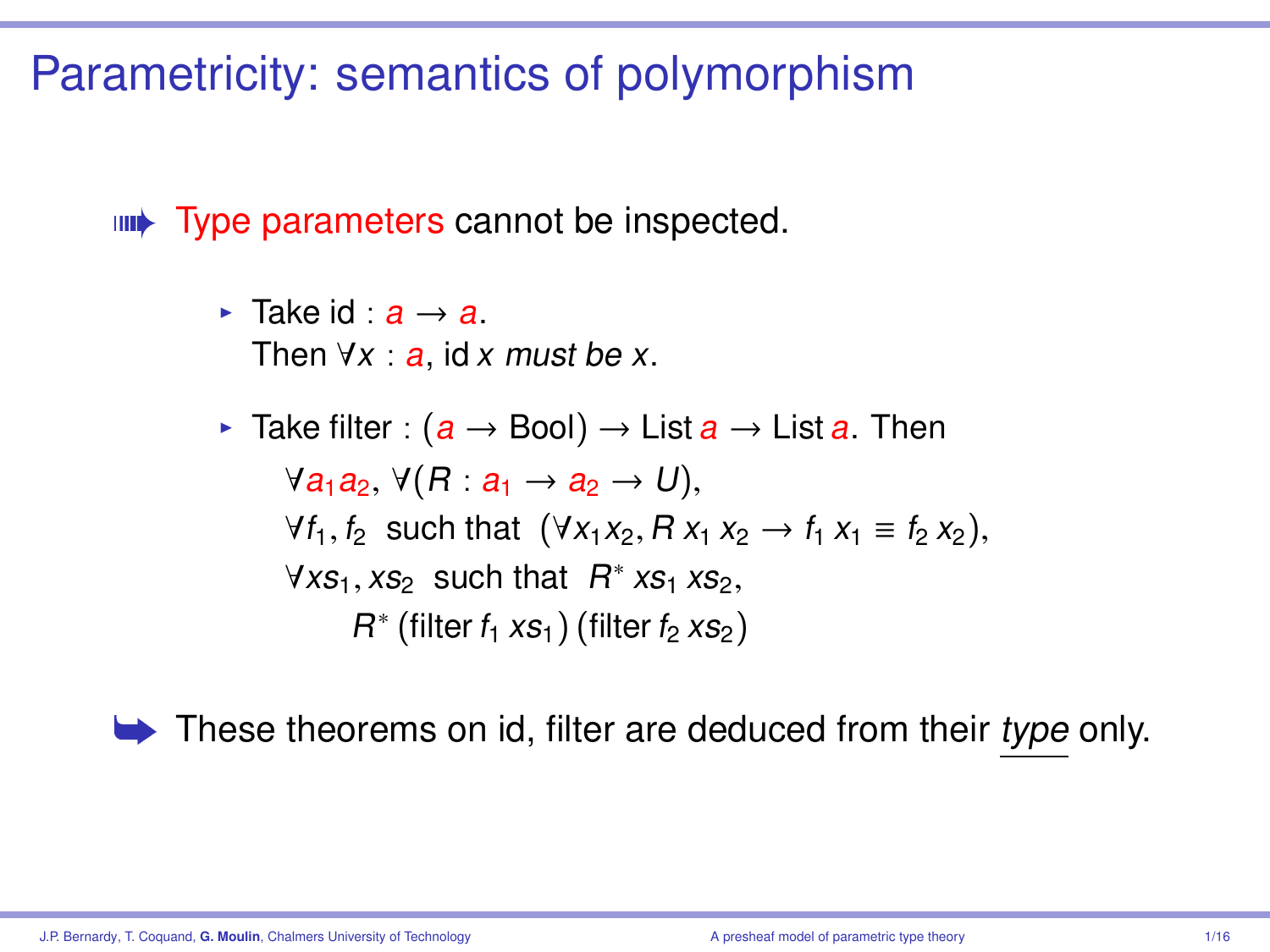#### Motivation: some applications

Proofs of:

- $\triangleright$  Program transformations (e.g., short-cut fusion)
- $\triangleright$  Church-encoding of datatypes e.g.,

 $N \equiv \forall X, X \rightarrow (X \rightarrow X) \rightarrow X$ 

 $\blacktriangleright$  Well-scoped  $\lambda$ -terms:

**data** Term *a* : U **where** var :  $a \rightarrow$  Term  $a$ app : Term  $a \rightarrow$  Term  $a \rightarrow$  Term  $a$ abs : Term (Maybe  $a) \rightarrow$  Term  $a$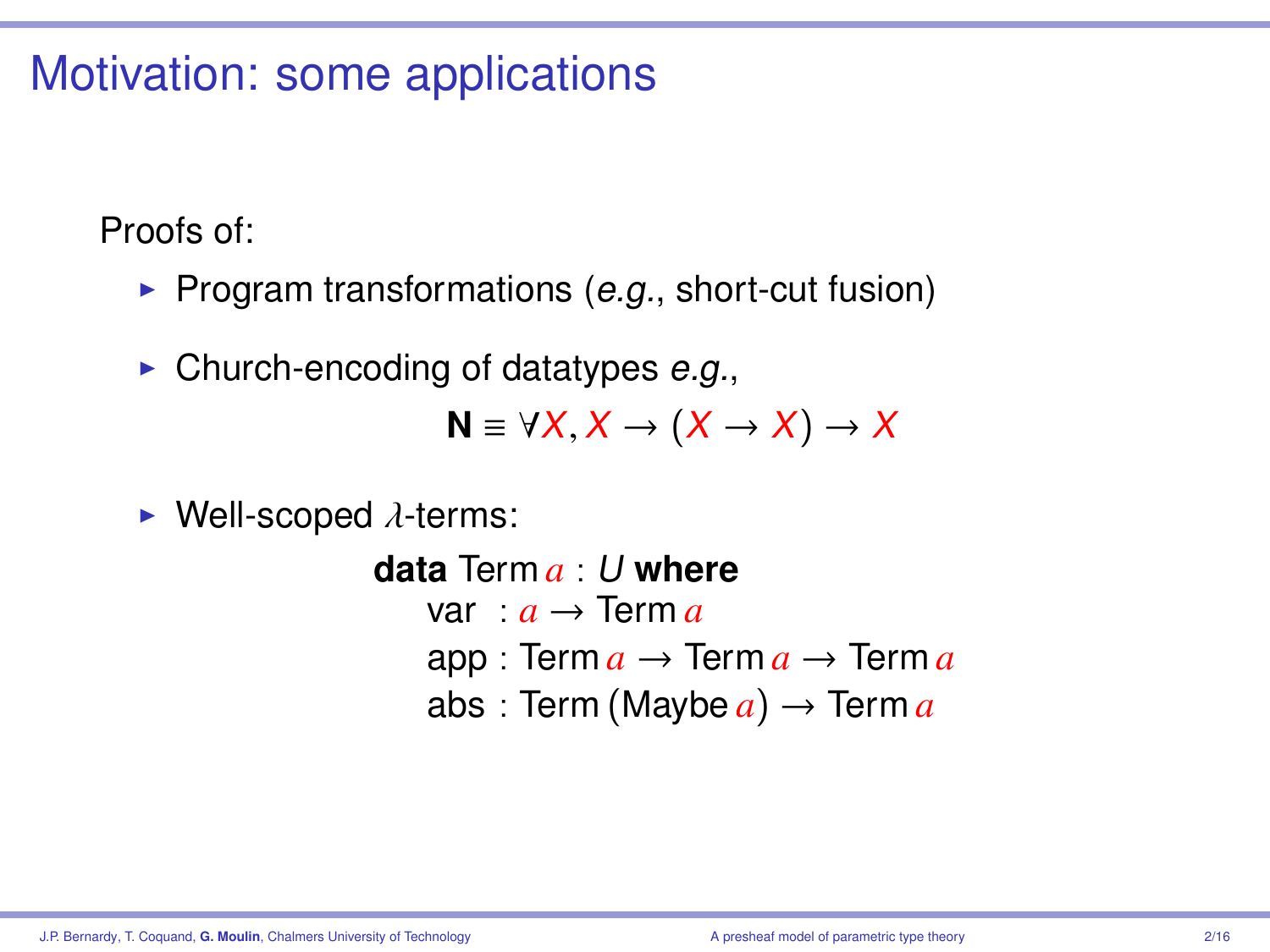#### Take id :  $a \rightarrow a$ .

Then  $\forall x : a$ , id x must be x.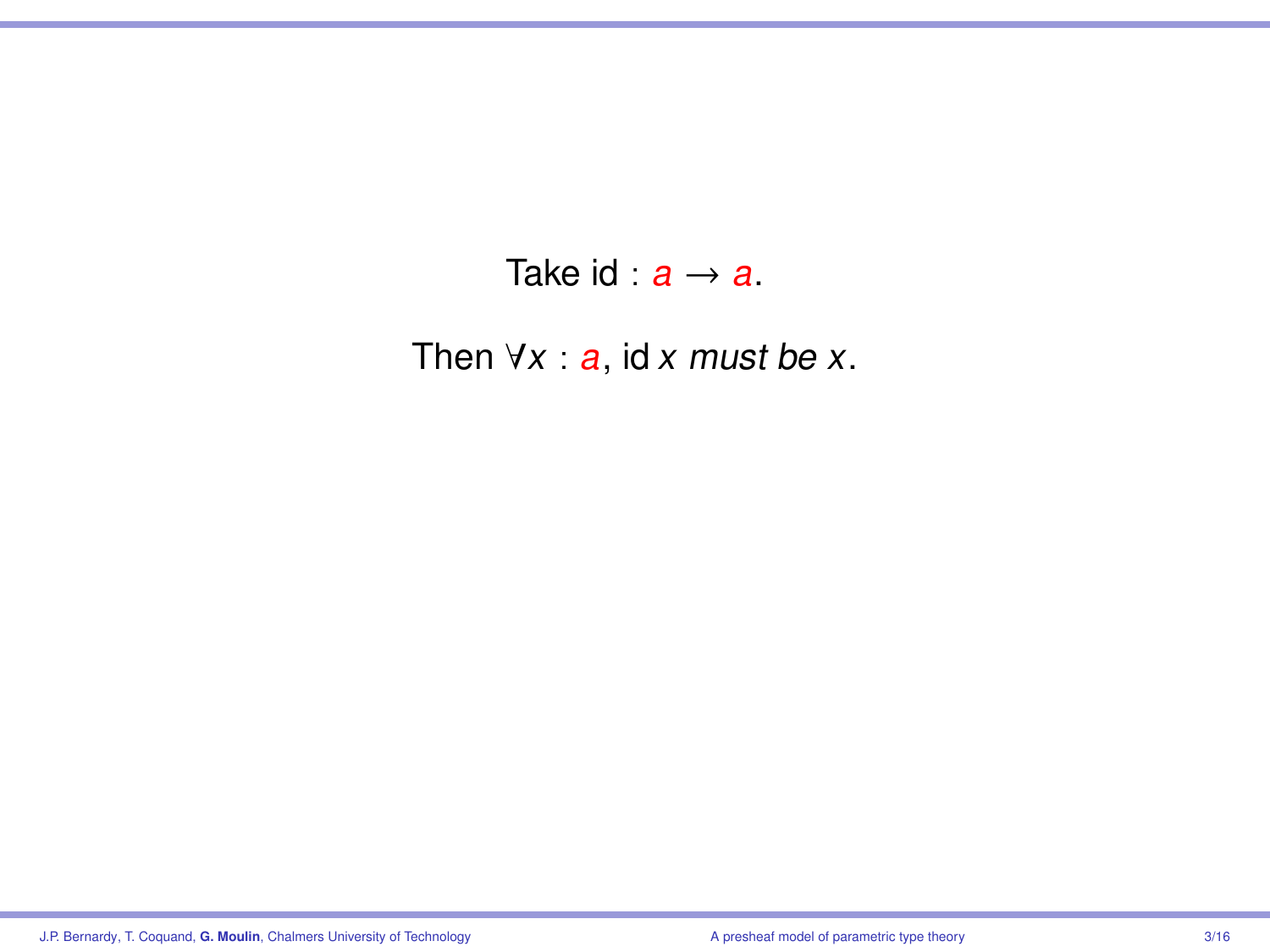#### Take id :  $(a: U) \rightarrow (x: a) \rightarrow a$ .

Then  $\forall x : a$ , id x must be x.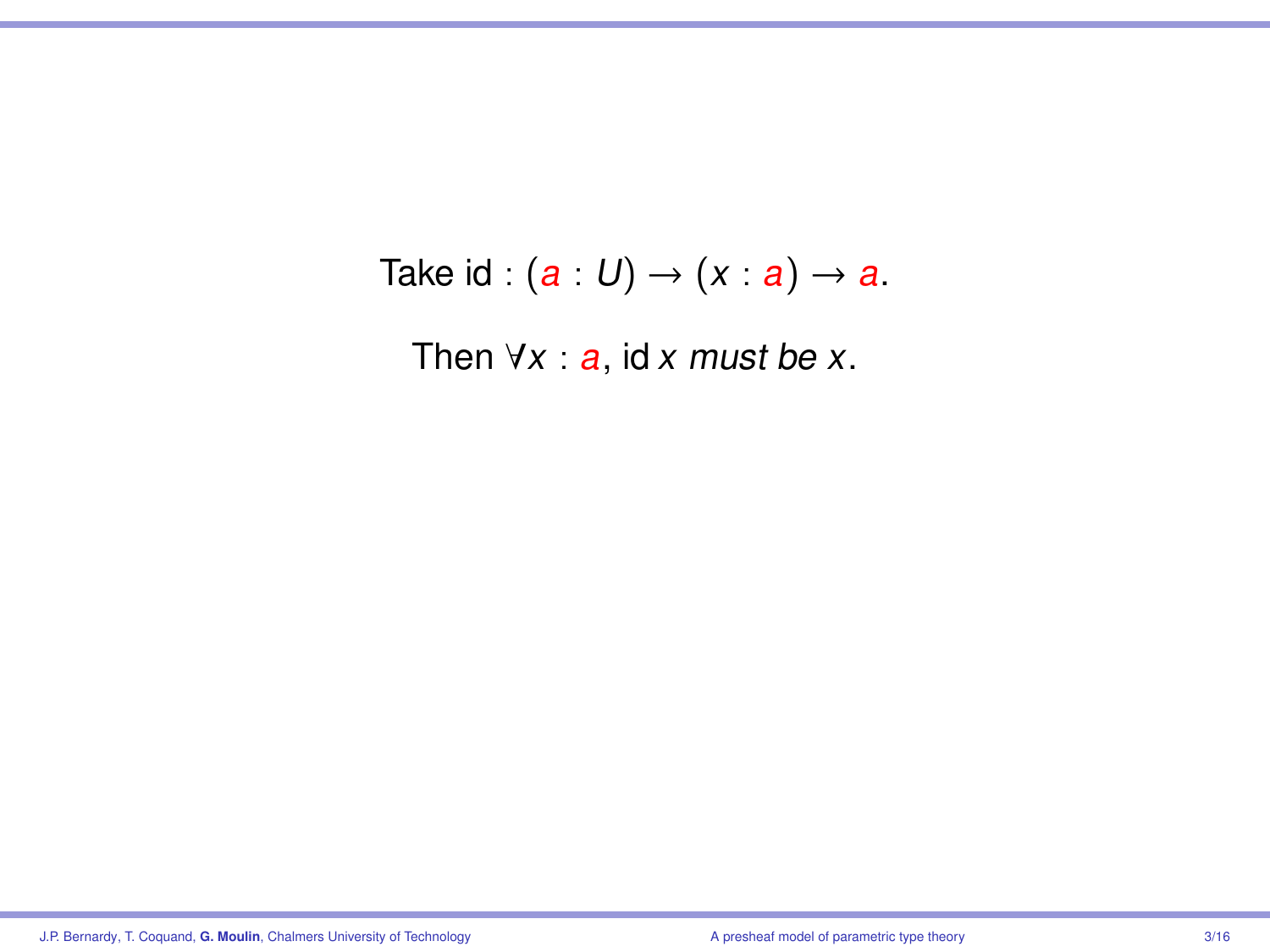Take id : 
$$
(a : U) \rightarrow (x : a) \rightarrow a
$$
.  
Then  $(a : U) \rightarrow (x : a) \rightarrow id \text{ a } x \equiv_a x$  is inhabited.

where  $(≡)$  is the Leibniz equality:

$$
x \equiv_a y \quad ::= \quad (P: a \rightarrow U) \rightarrow Px \rightarrow Py
$$

refl :  $(a: U) \rightarrow (x: a) \rightarrow x \equiv_a x$ refl a  $x = \lambda P : (a \rightarrow U) \cdot \lambda p : (Px) \cdot p$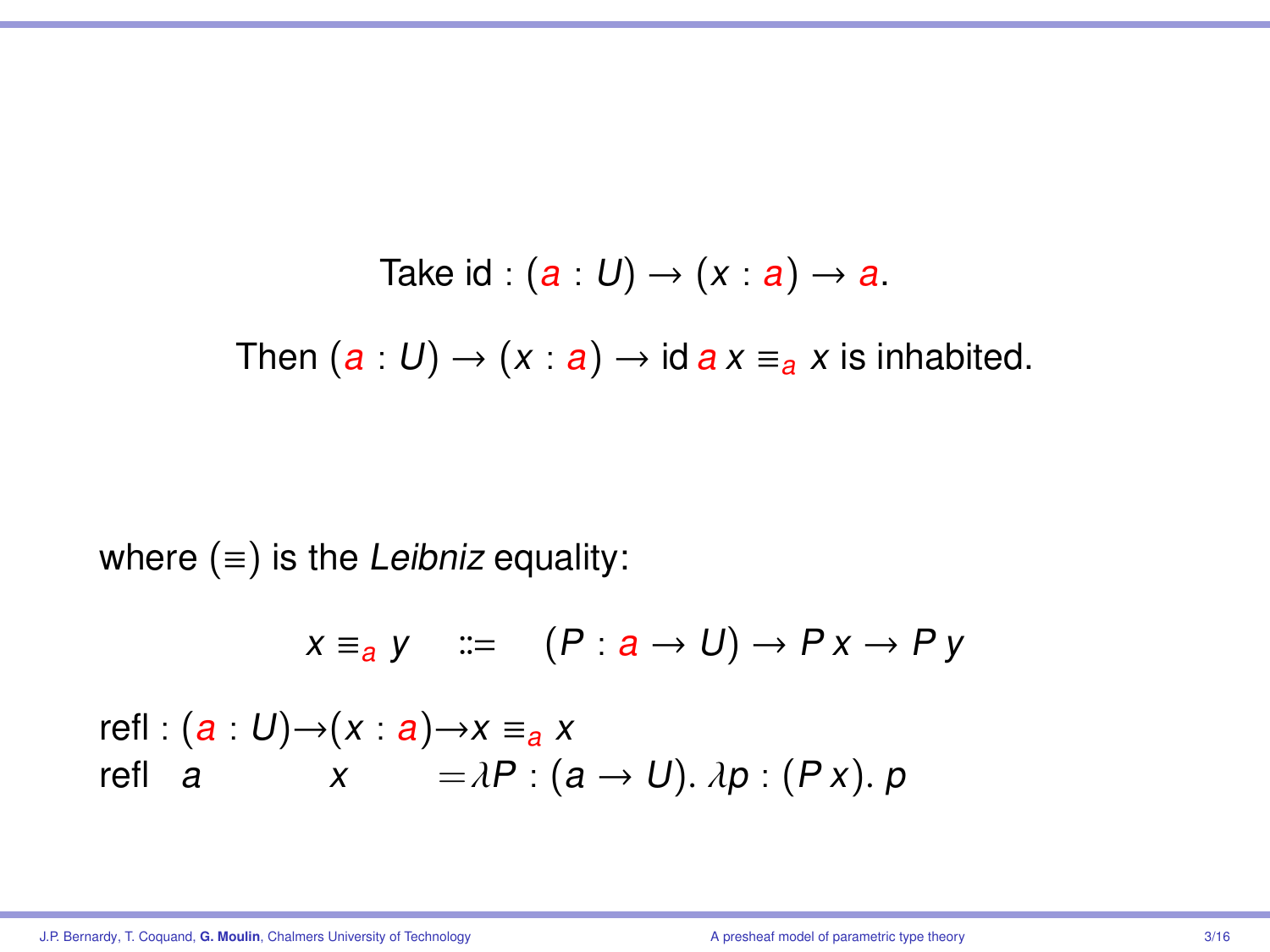$\lambda(a:U)$ .  $\lambda(x:a)$ . ?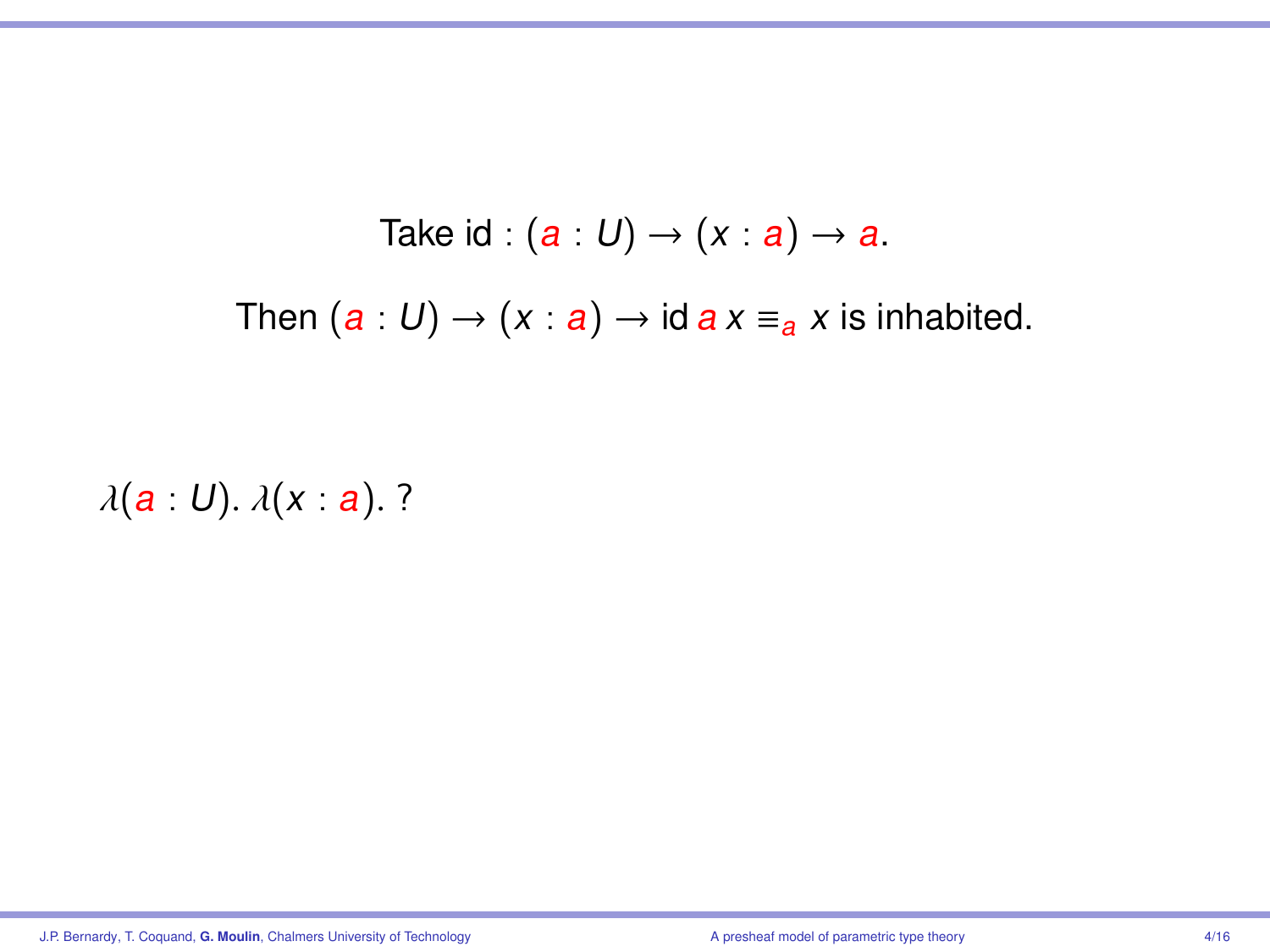$$
\lambda(\mathrm{id}:(a:U)\to(x:a)\to a).\lambda(a:U).\lambda(x:a).
$$
?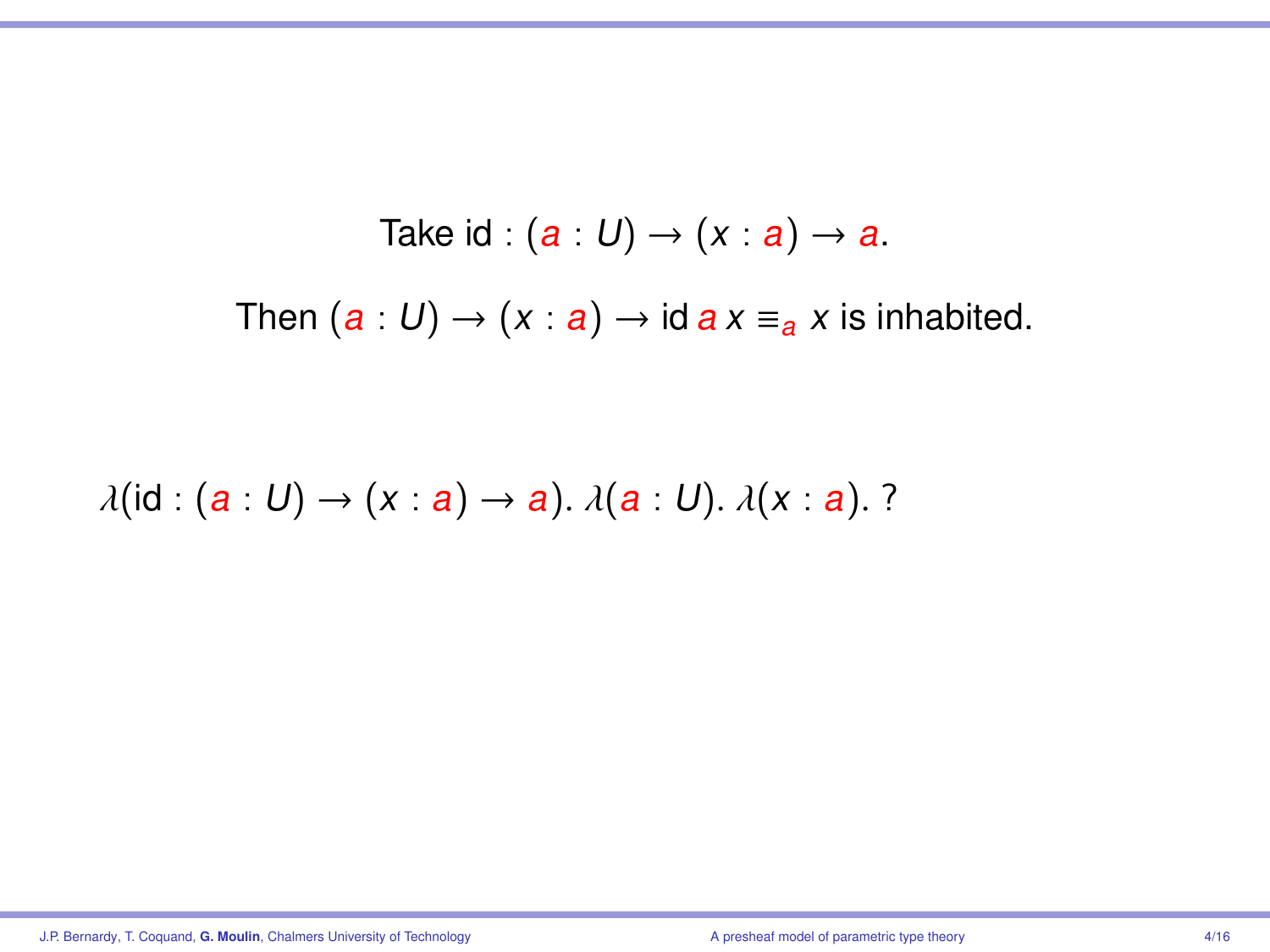$$
\lambda(\mathrm{id}:(a:U)\to(x:a)\to a).\lambda(a:U).\lambda(x:a).
$$
?

 $id (a \times (\equiv_a x)) (x, \text{refl } a x)$  :  $a \times (\equiv_a x)$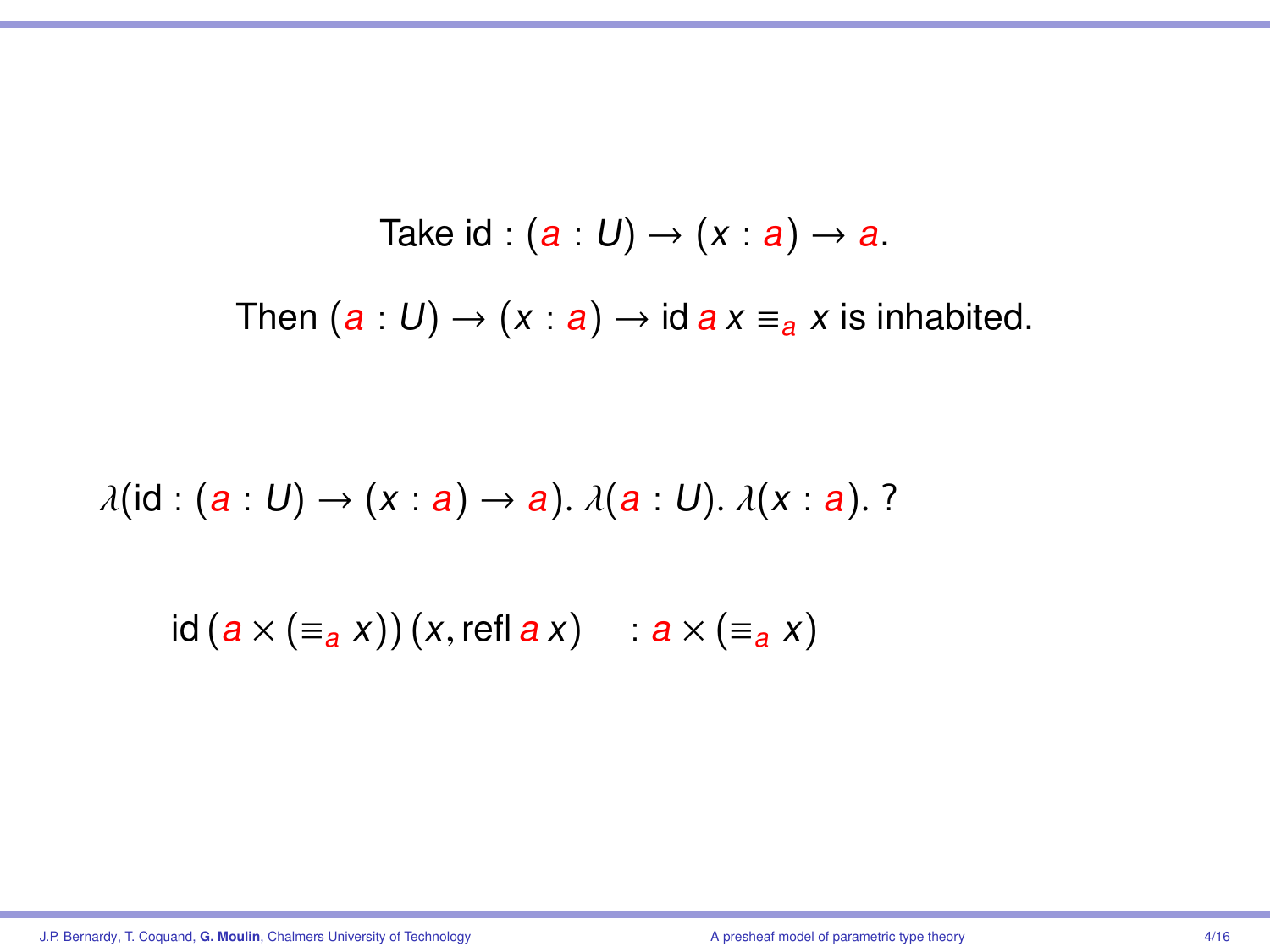$\lambda(id : (a : U) \rightarrow (x : a) \rightarrow a)$ .  $\lambda(a : U)$ .  $\lambda(x : a)$ . ?

 $id (a \times (\equiv_{\mathbf{a}} x)) (x, \text{refl } a x)$  :  $a \times (\equiv_{\mathbf{a}} x)$ 

 $\pi_2(id (a \times (\equiv_a x)) (x, \text{refl } a x))$  :  $\pi_1(id (a \times (\equiv_a x)) (x, \text{refl } a x)) \equiv_a x$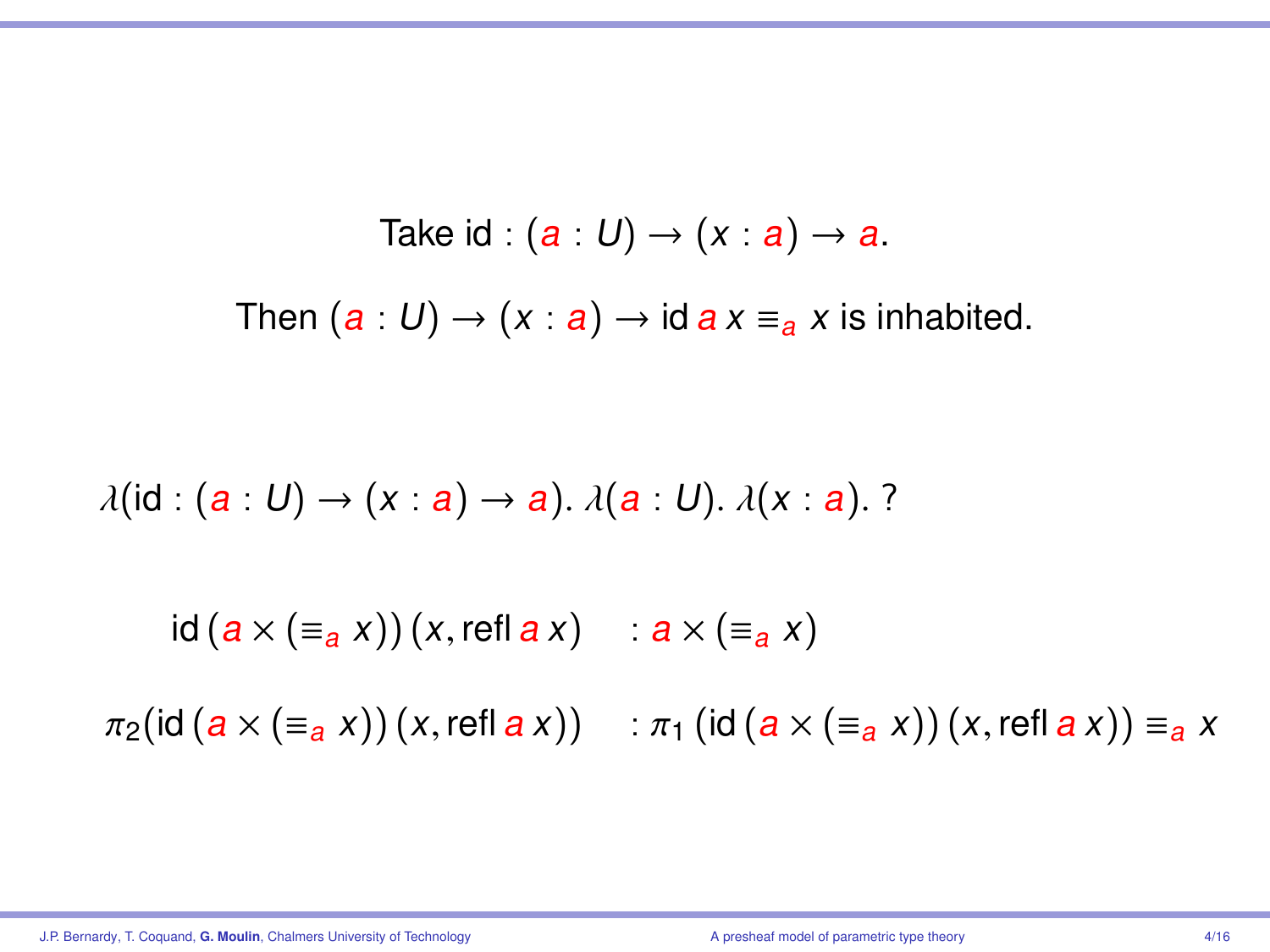$\lambda(id : (a : U) \rightarrow (x : a) \rightarrow a)$ .  $\lambda(a : U)$ .  $\lambda(x : a)$ . ?

 $id (a \times (\equiv_{\mathbf{a}} x)) (x, \text{refl } a x)$  :  $a \times (\equiv_{\mathbf{a}} x)$ 

 $\pi_2(id (a \times (\equiv_a x)) (x, \text{refl } a x))$  :  $\pi_1(id (a \times (\equiv_a x)) (x, \text{refl } a x)) \equiv_a x$ 

 $\blacktriangleright$  We would like  $\pi_1$  to commute under application!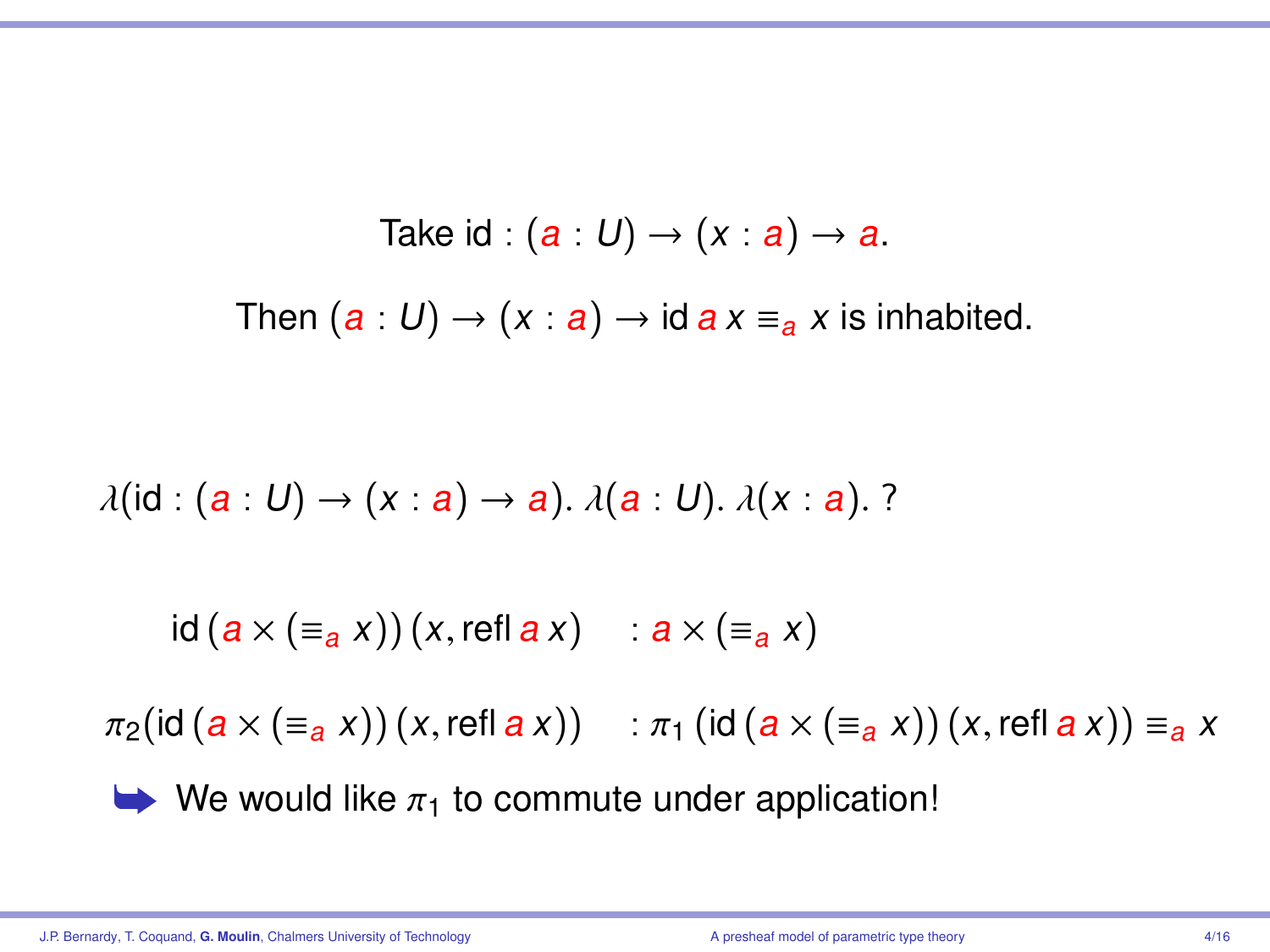$a, p, A, P := ... | (x : A) \times P | (a, p) | P \ni a | \llbracket a \rrbracket$ 

| $\Gamma \vdash A \qquad \Gamma, x : A \vdash P$ | $\lceil \cdot a : \lceil A \rceil$ $\lceil \cdot p : A \ni a \rceil$ |
|-------------------------------------------------|----------------------------------------------------------------------|
| $\Gamma \vdash (x : A) \times P$                | $\Gamma \vdash (a, p) : A$                                           |
| $\Gamma \vdash A$ $\Gamma \vdash a :  A $       | $\lceil a : A \rceil$                                                |
| Г⊦А∋а                                           | $\Gamma \vdash \llbracket a \rrbracket : A \ni  a $                  |

$$
\mathbb{I}[(a, p)] = p
$$
  

$$
((x : A) \times P[x]) \ni a = P[a]
$$
  

$$
t = (\lfloor t \rfloor, \lfloor t \rfloor) \times (T \ni x)
$$
  

$$
T = (x : \lfloor T \rfloor) \times (T \ni x)
$$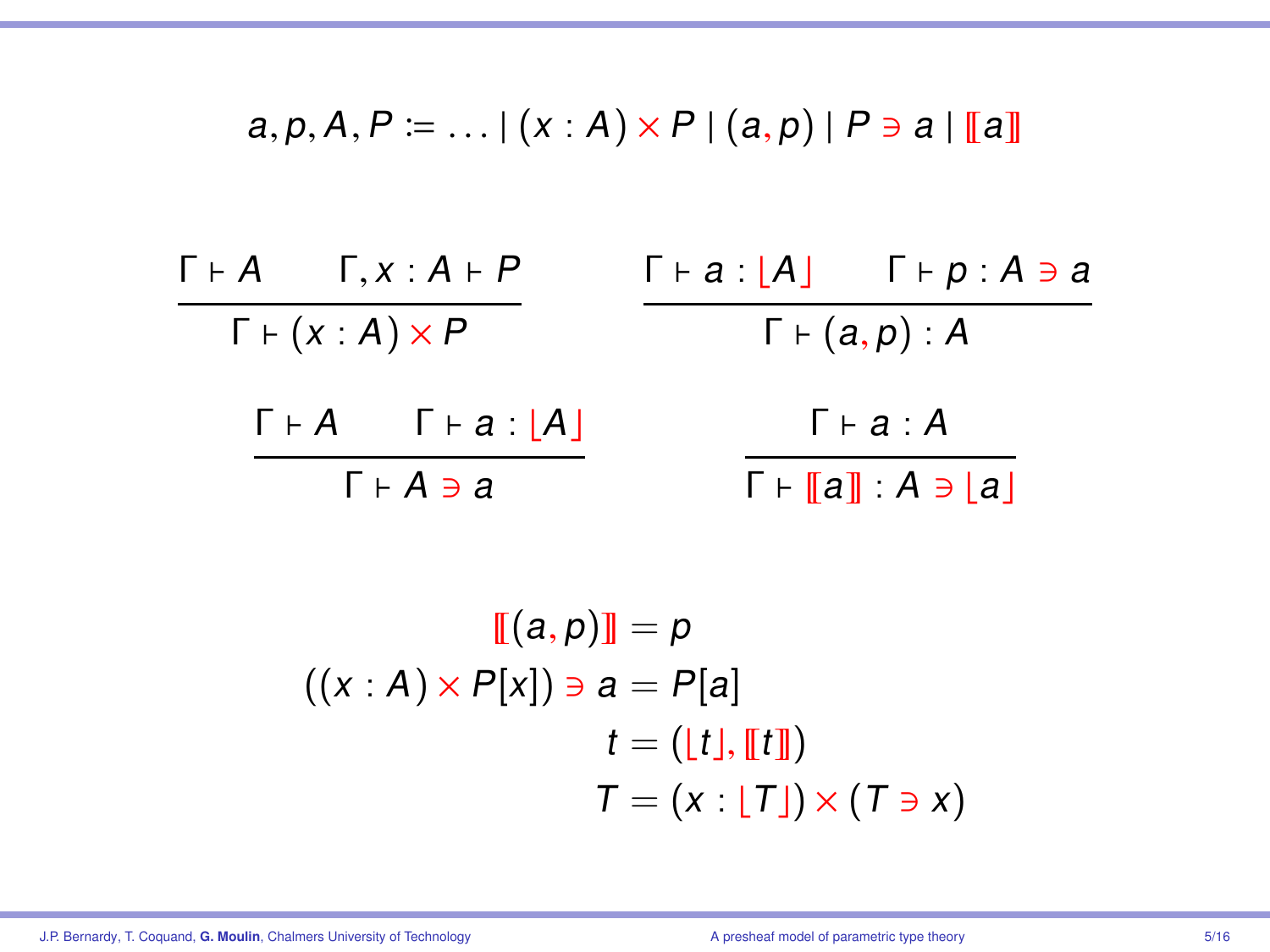$$
id (a \times (\equiv_a x)) (x, \text{refl } a x) : a \times (\equiv_a x)
$$
  

$$
[id (a \times (\equiv_a x)) (x, \text{refl } a x)] : (a \times (\equiv_a x)) \ni [id ... (x, \text{refl } a x)]
$$
  

$$
: (a \times (\equiv_a x)) \ni (id a x)
$$
  

$$
: id a x \equiv_a x
$$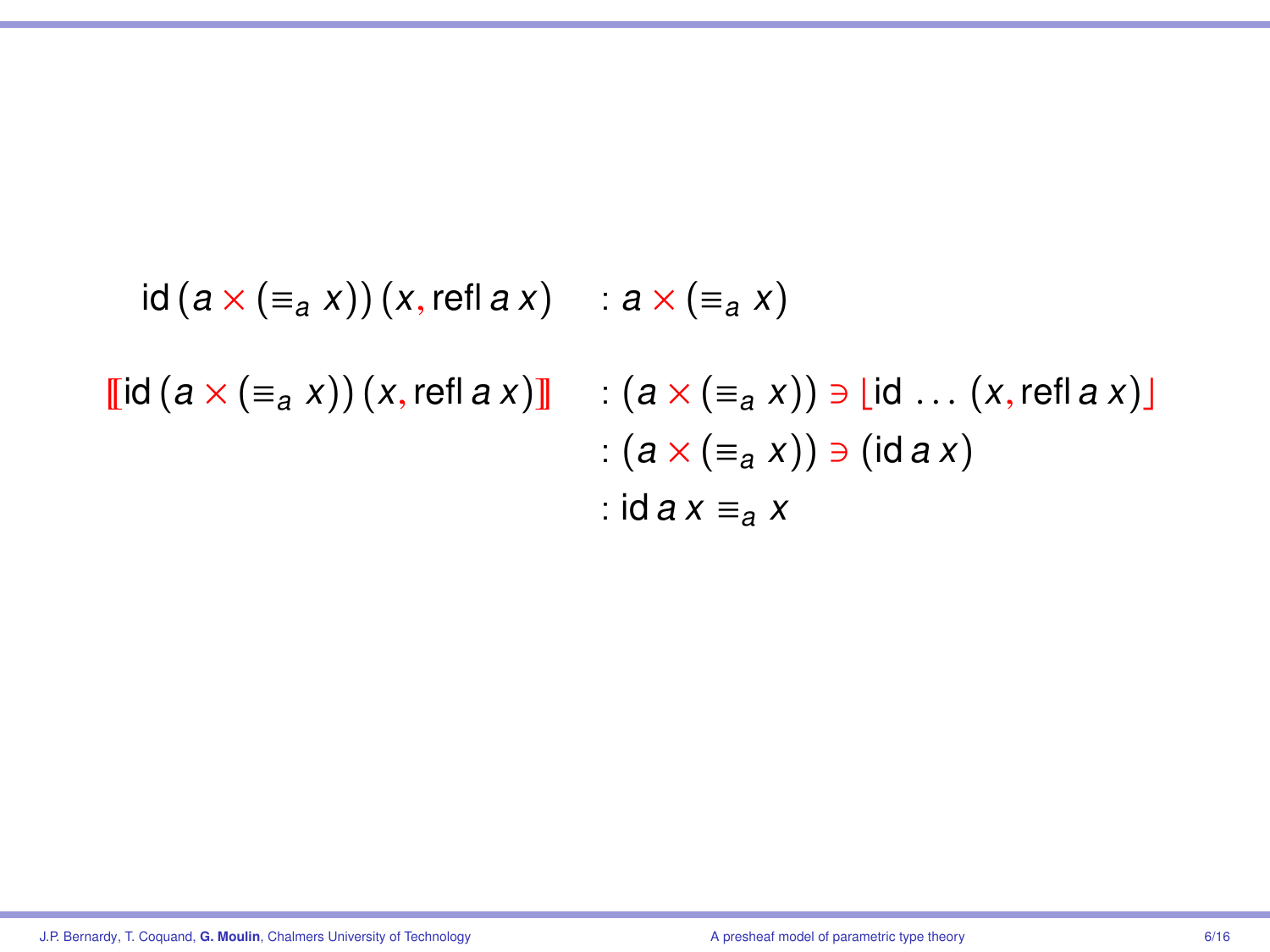$$
a, p, A, P := ... | (x : A) \times_i P | (a_{i} p) | P \ni_i a | a \cdot i
$$
  

$$
\Gamma := () | \Gamma, x : A | \Gamma, i : \mathbb{I}
$$

$$
\frac{\Gamma + A \qquad \Gamma, x : A + P}{\Gamma, i : \mathbb{I} + (x : A) \times_i P} \qquad \frac{\Gamma + a : A(i0) \qquad \Gamma + p : A \ni a}{\Gamma, i : \mathbb{I} + (a, i p) : A}
$$
\n
$$
\frac{\Gamma, i : \mathbb{I} + A \qquad \Gamma + a : A(i0)}{\Gamma + A \ni a} \qquad \frac{\Gamma, i : \mathbb{I} + a : A}{\Gamma + a \cdot i : A \ni a(i0)}
$$

$$
(a_{i}, p) \cdot i = p
$$
  

$$
((x : A) \times_{i} P[x]) \ni_{i} a = P[a]
$$
  

$$
t = (t(i0), i t \cdot i)
$$
  

$$
T = (x : T(i0)) \times_{i} (T \ni_{i} x)
$$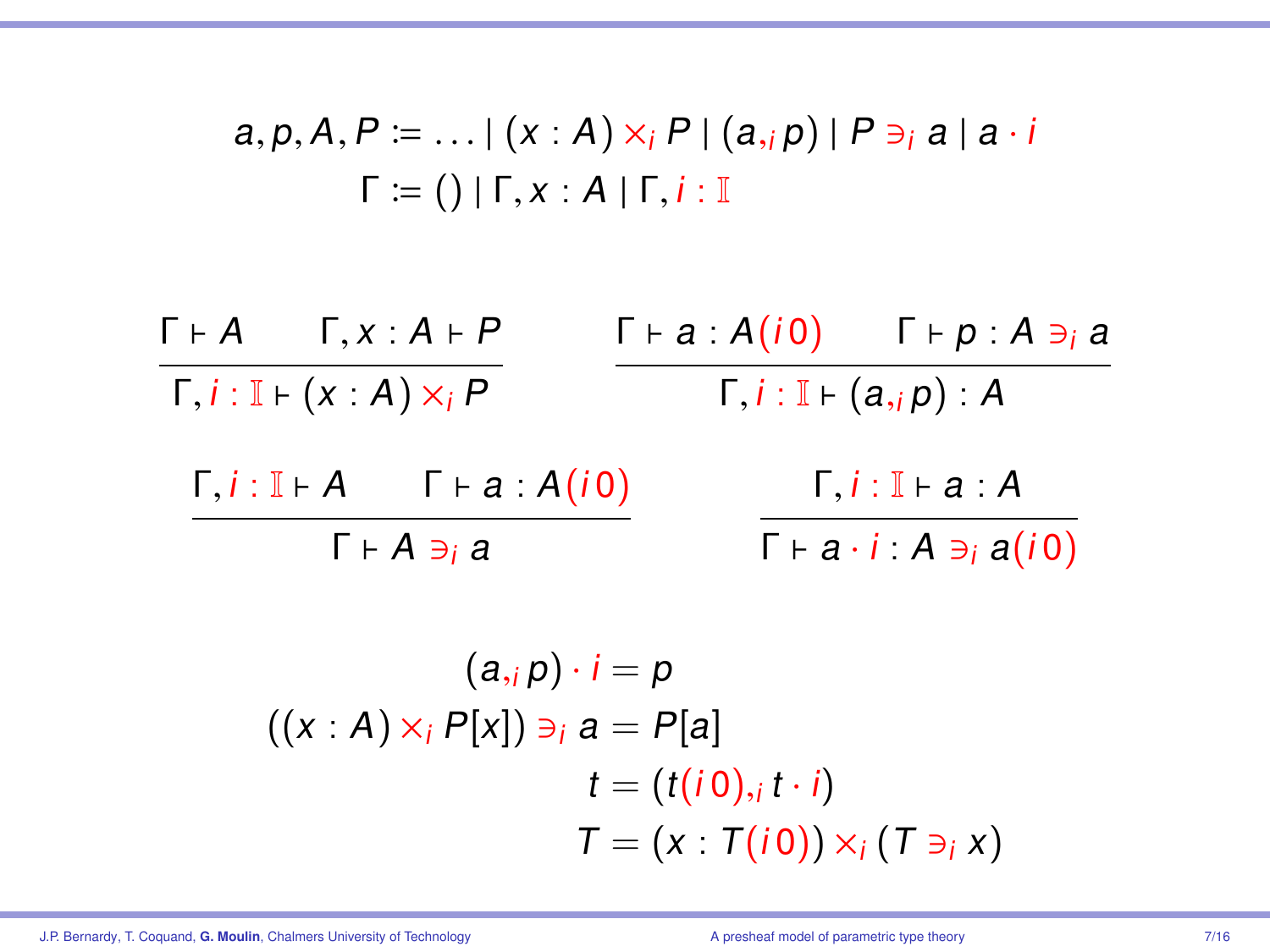#### Computing Parametricity types

One could be tempted to add

 $U \ni i A = A \rightarrow U$  $((x : A) \rightarrow B[x]) \ni_i a = (x : A) \rightarrow (x' : A \ni_i x) \rightarrow B[(x, i x')] \ni_i (a x)$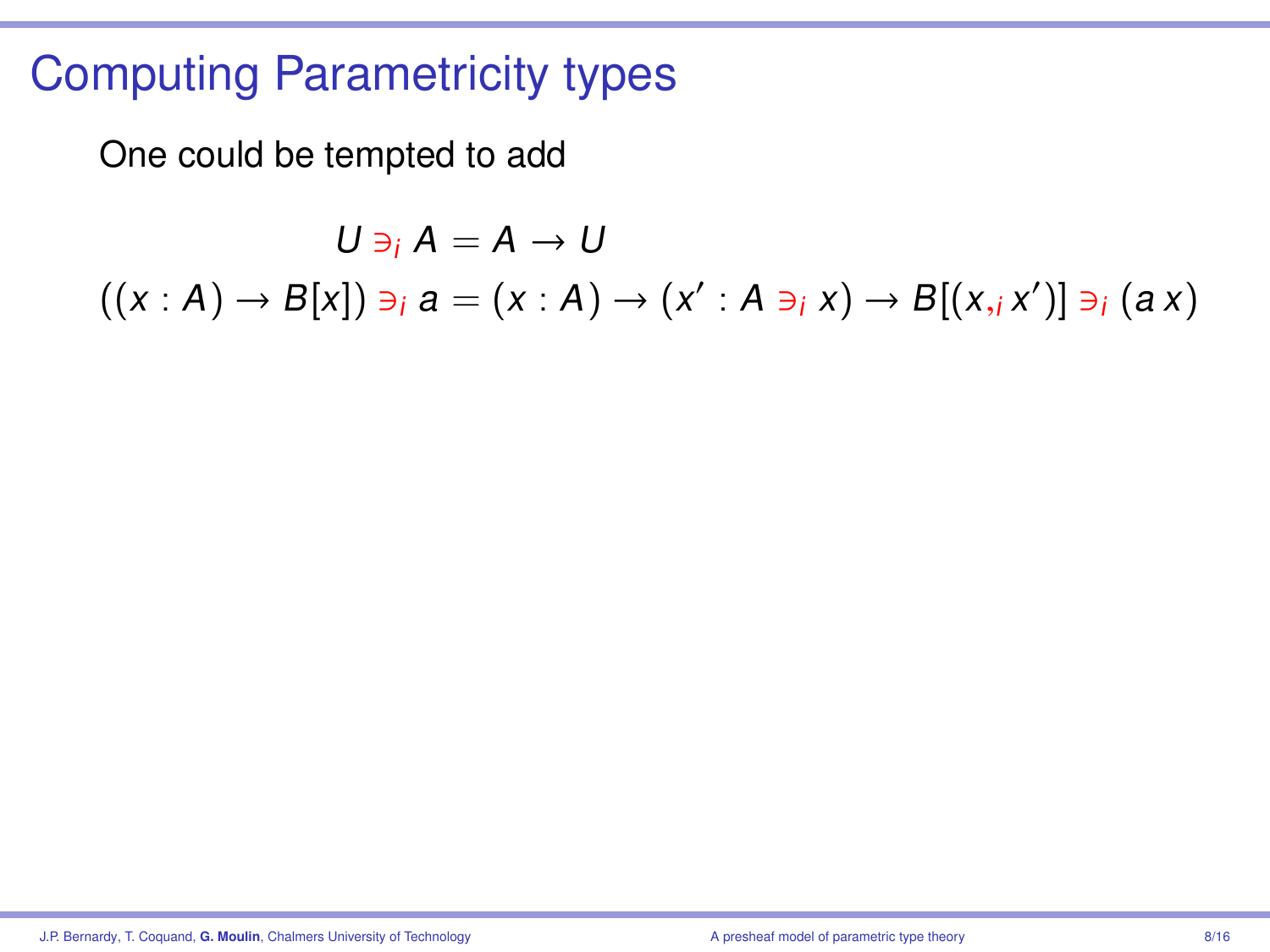## Computing Parametricity types

One could be tempted to add

 $U \ni i A = A \rightarrow U$  $((x : A) \rightarrow B[x]) \ni_i a = (x : A) \rightarrow (x' : A \ni_i x) \rightarrow B[(x, i x')] \ni_i (a x)$ 

but this doesn't work.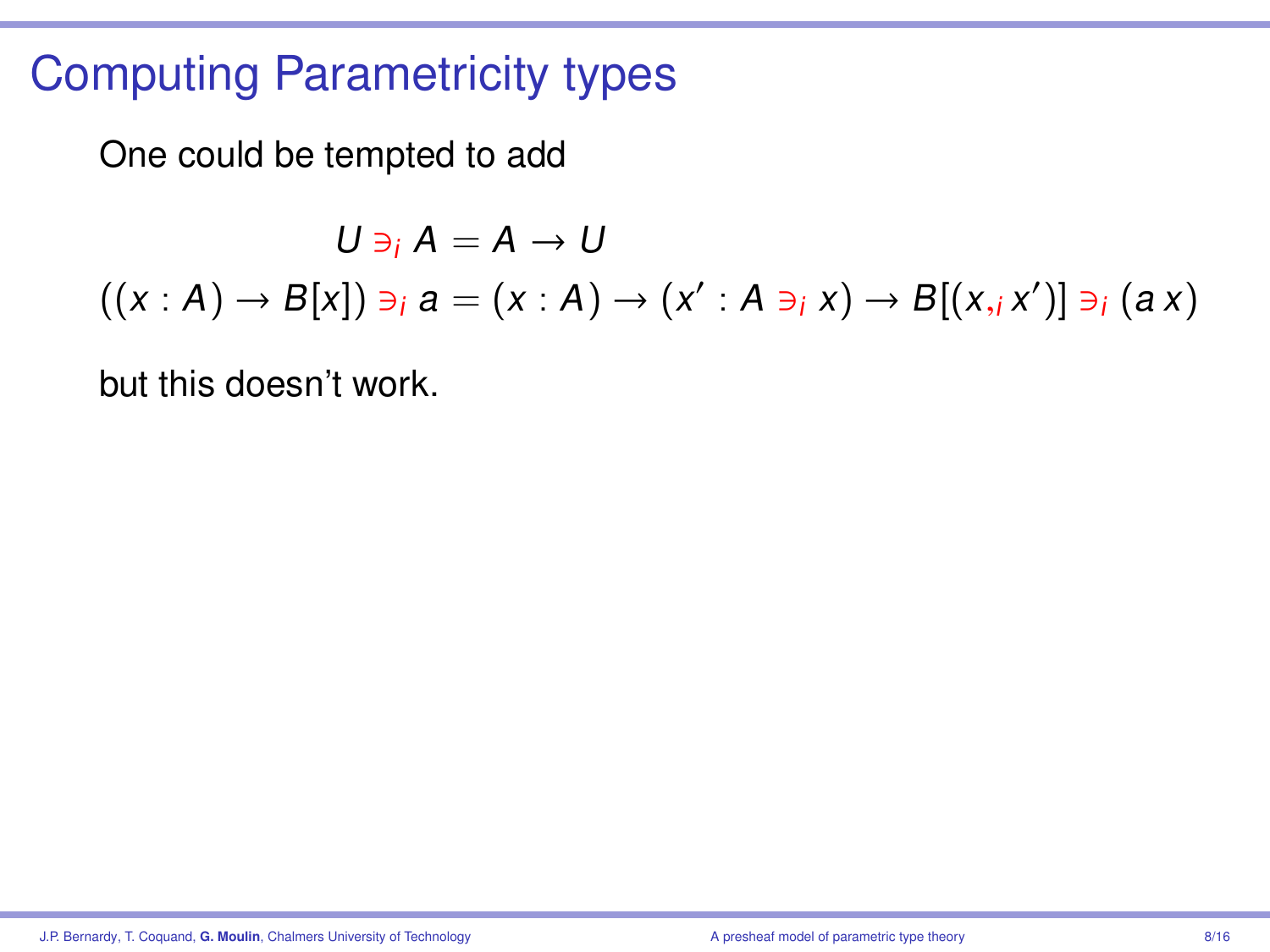#### Computing Parametricity types

One could be tempted to add

 $U \ni i A = A \rightarrow U$  $((x : A) \rightarrow B[x]) \ni_i a = (x : A) \rightarrow (x' : A \ni_i x) \rightarrow B[(x, i x')] \ni_i (a x)$ 

but this doesn't work. However conversion is not needed in practice:

$$
f: (Q: U \ni_i A) \to A \to U
$$
  

$$
f Q x = (A_{,i} Q) \ni_i x
$$
  

$$
g: (P: A \to U) \to U \ni_i A
$$
  

$$
g P = ((x: A) \times_i (P x)) \cdot i
$$

Then  $f(g P) = P$  and  $g(f Q) = Q$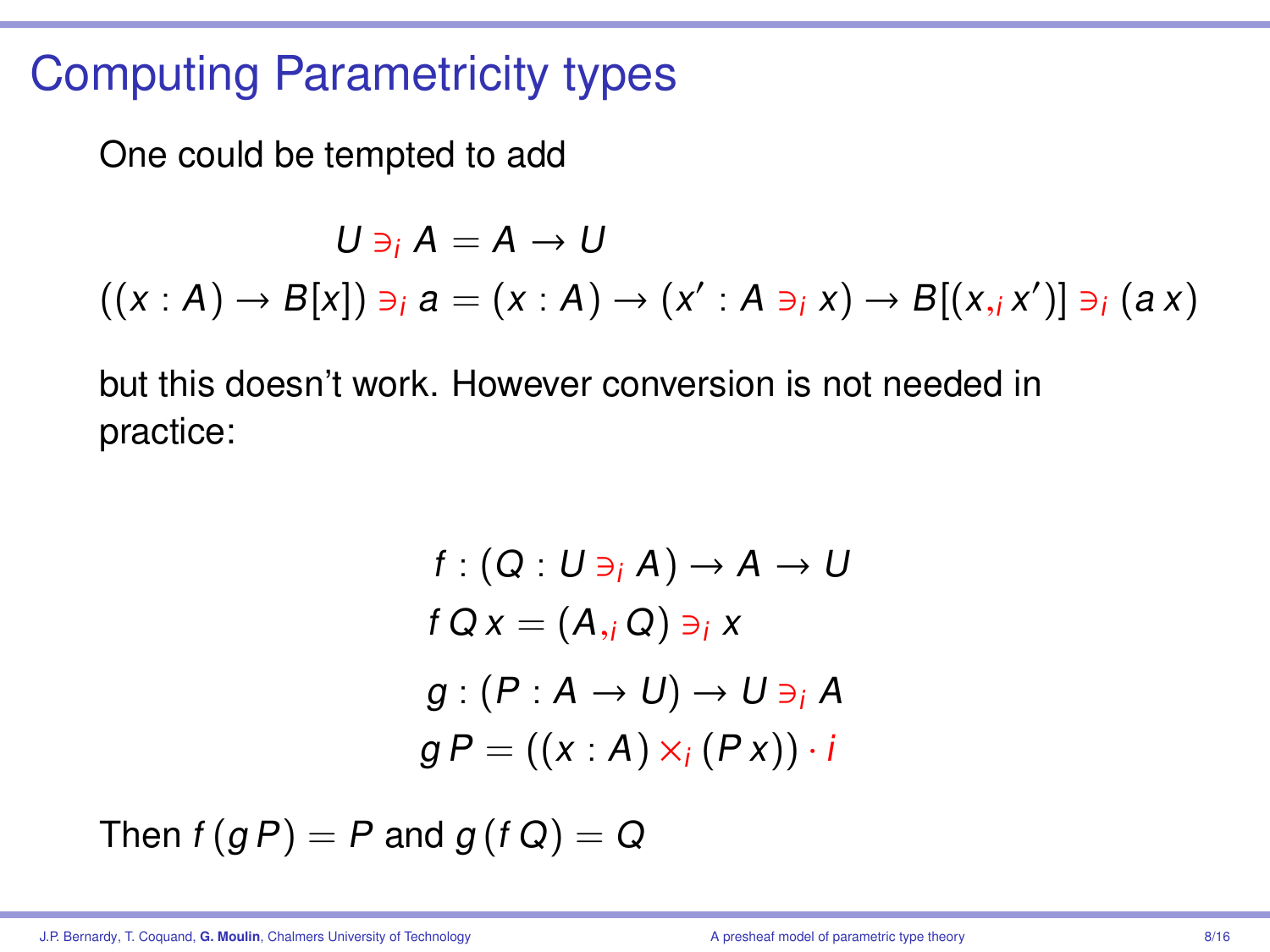## The case of Function Spaces

$$
f: ((x : A) \rightarrow B[x]) \ni_i a \rightarrow (x : A) \rightarrow (x' : A \ni_i x) \rightarrow B[(x, i, x')] \ni_i (a x)
$$
  

$$
f q x x' = ((a, i, q) (x, i, x')) \cdot i
$$
  

$$
g: ((x : A) \rightarrow (x' : A \ni_i x) \rightarrow B[(x, i, x')] \ni_i (a x)) \rightarrow (A \rightarrow B) \ni_i a
$$
  

$$
g p = ? \cdot i
$$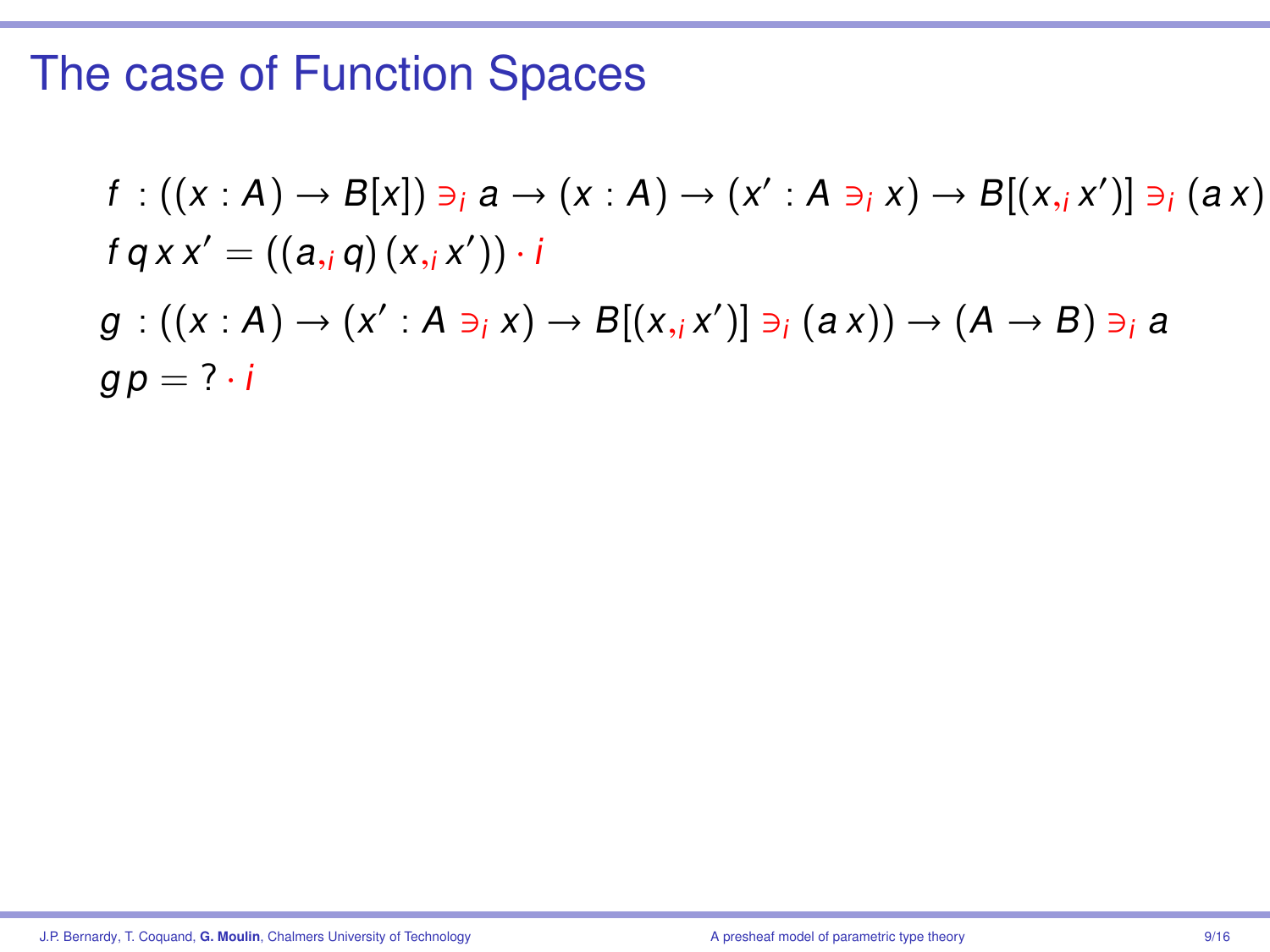#### The case of Function Spaces

$$
f: ((x : A) \rightarrow B[x]) \ni_i a \rightarrow (x : A) \rightarrow (x' : A \ni_i x) \rightarrow B[(x, i, x')] \ni_i (a x)
$$
  

$$
f q x x' = ((a, i, q) (x, i, x')) \cdot i
$$
  

$$
g: ((x : A) \rightarrow (x' : A \ni_i x) \rightarrow B[(x, i, x')] \ni_i (a x)) \rightarrow (A \rightarrow B) \ni_i a
$$
  

$$
g p = \langle a, i, p \rangle \cdot i
$$

$$
a, p, A, P \coloneqq \ldots \mid \langle a, p \rangle
$$

$$
\Gamma \vdash a : ((x : A) \rightarrow B[x])(i0)
$$
\n
$$
\Gamma \vdash p : (x : A(i0)) \rightarrow (x' : A \ni_i x) \rightarrow B[(x, i x')] \ni_i (ax)
$$
\n
$$
\Gamma, i : \mathbb{I} \vdash \langle a, i p \rangle : (x : A) \rightarrow B[x]
$$

 $\langle a_{i}, p \rangle u = \langle a_{i}, p \rangle (u(i 0), i u \cdot i) = (a (u(i 0)), i p (u(i 0)) (u \cdot i))$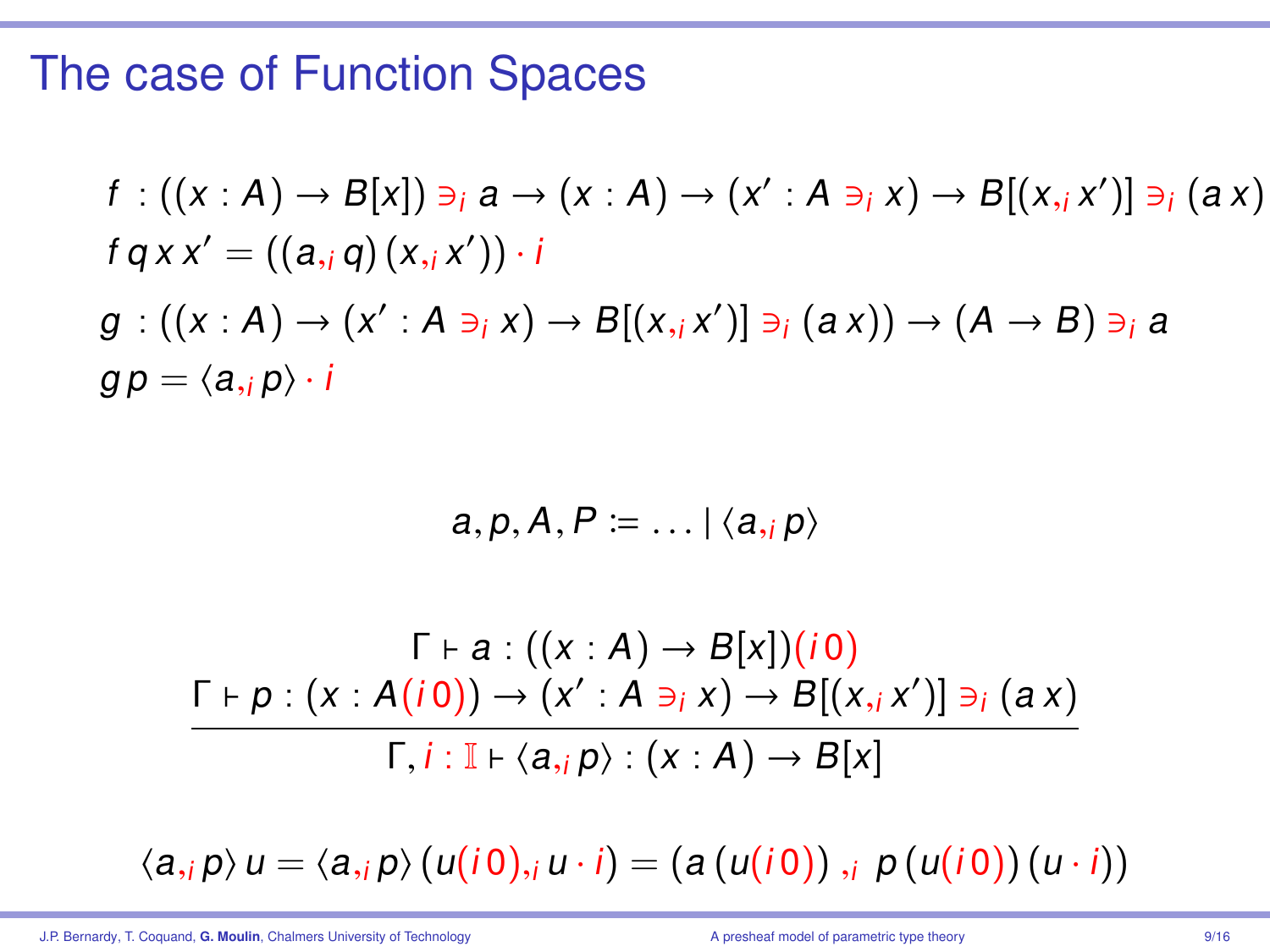- Exect I a countable infinite set of *names* (colors),  $0 \notin \mathbb{I}$ .
- $\triangleright$  We consider the category **pl** of finite subsets of  $\mathbb{I}$  and partial injections: Hom $(I, J) = I \rightarrow J \cup \{0\}.$

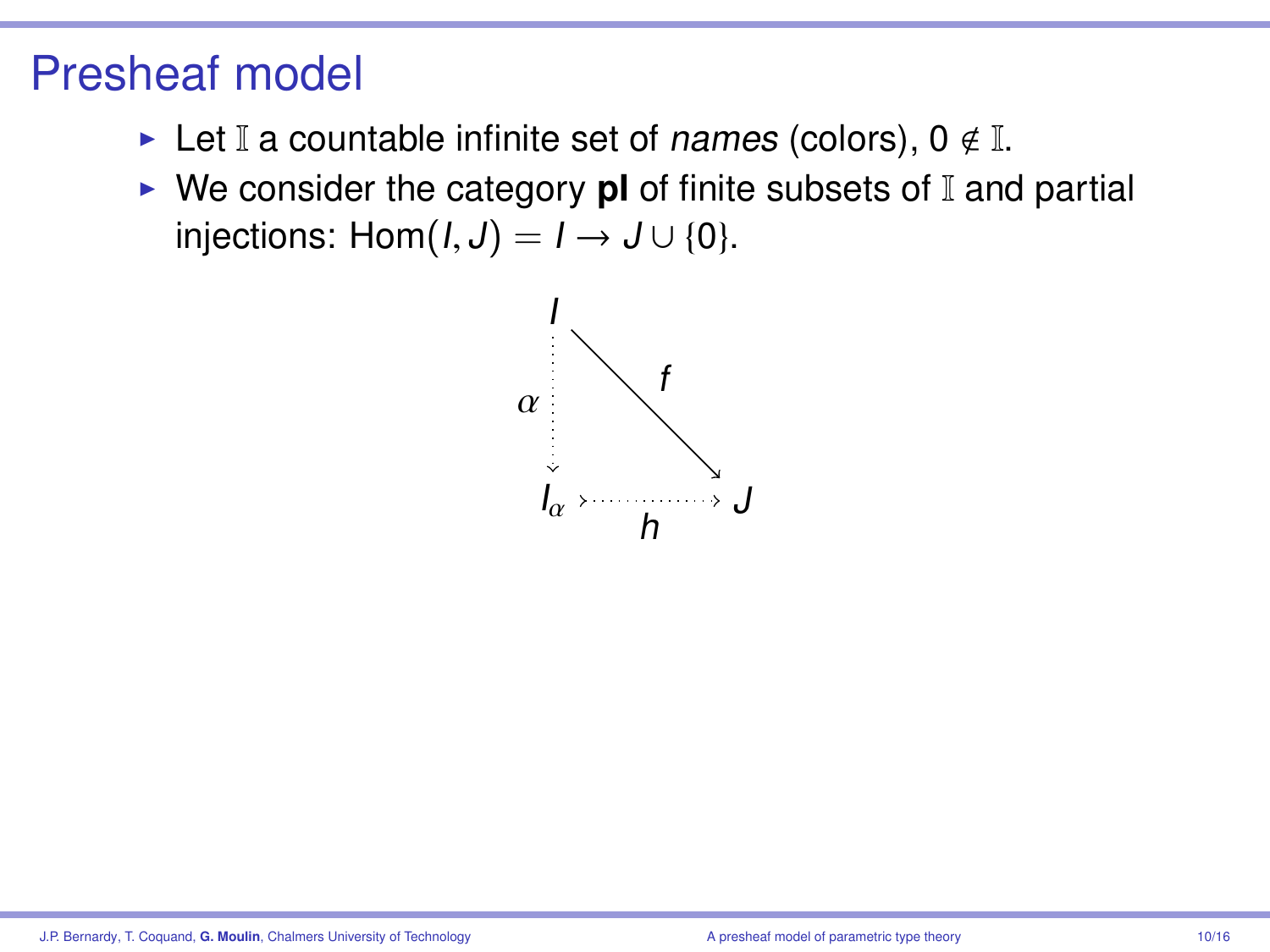- Exect I a countable infinite set of *names* (colors),  $0 \notin \mathbb{I}$ .
- $\triangleright$  We consider the category **pl** of finite subsets of  $\mathbb{I}$  and partial injections: Hom $(I, J) = I \rightarrow J \cup \{0\}$ .



► We call *I*-element any  $u = (u_J)_{J \subset I}$  (alternatively  $u = (u_\alpha)$ ). E.g., {*i*, *j*}-elements are of the form  $(u_{\emptyset}, u_i, u_j, u_{i,j})$ .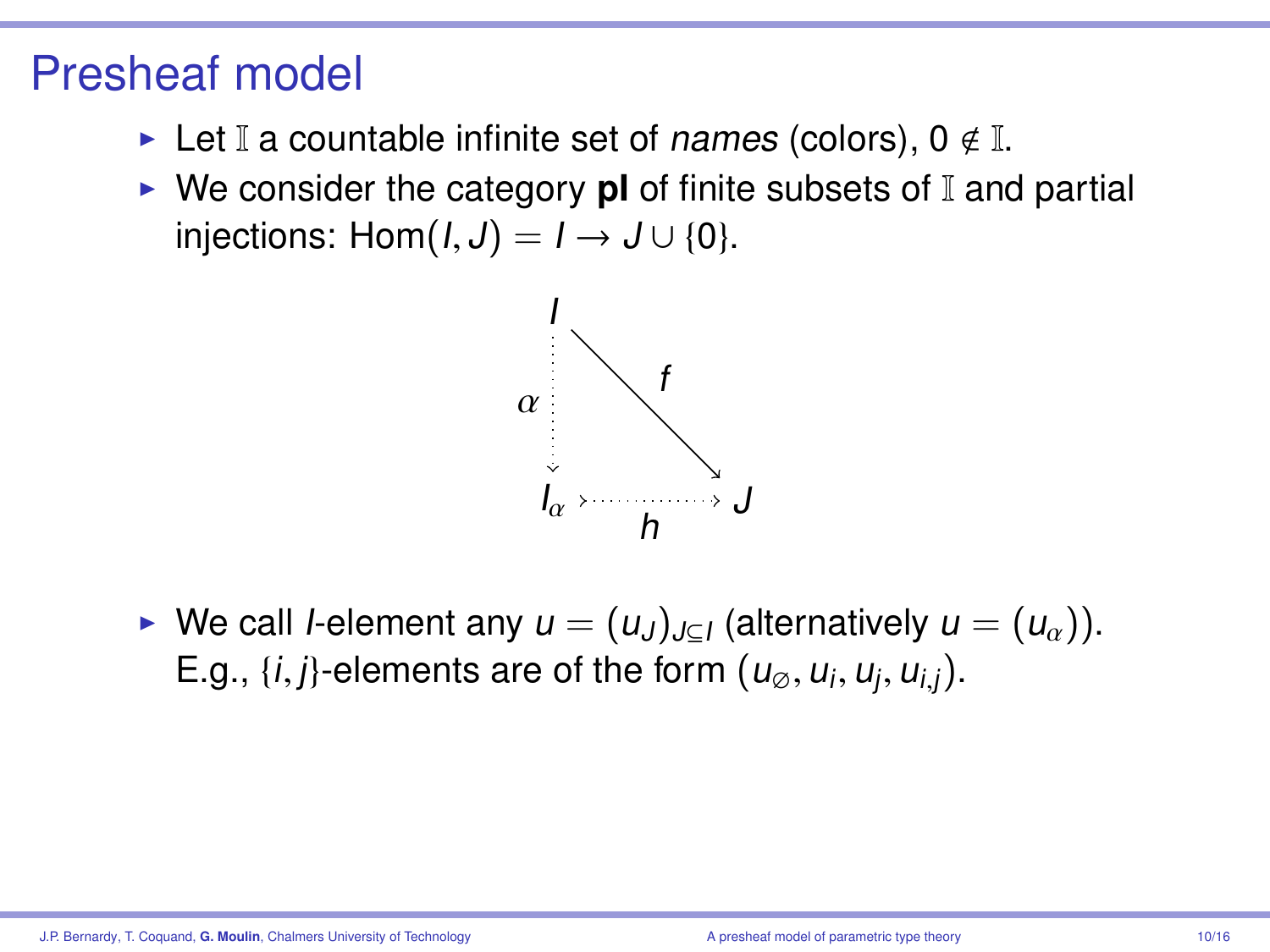- Exect I a countable infinite set of *names* (colors),  $0 \notin \mathbb{I}$ .
- $\triangleright$  We consider the category **pl** of finite subsets of I and partial injections: Hom $(I, J) = I \rightarrow J \cup \{0\}$ .



- ► We call *I*-element any  $u = (u_J)_{J \subset I}$  (alternatively  $u = (u_\alpha)$ ). E.g.,  $\{i, j\}$ -elements are of the form  $(u_{\emptyset}, u_i, u_j, u_{i,j})$ .<br>If u, y are two belements and  $i \notin I$ , we define the
- If u, v are two *I*-elements and  $i \notin I$ , we define the  $(I, i)$ -element  $(u_i, v)$  as  $(u_i, v)_j = u_j$  if  $i \notin J$  and  $(u_i, v)_{i,j} = v_j$ .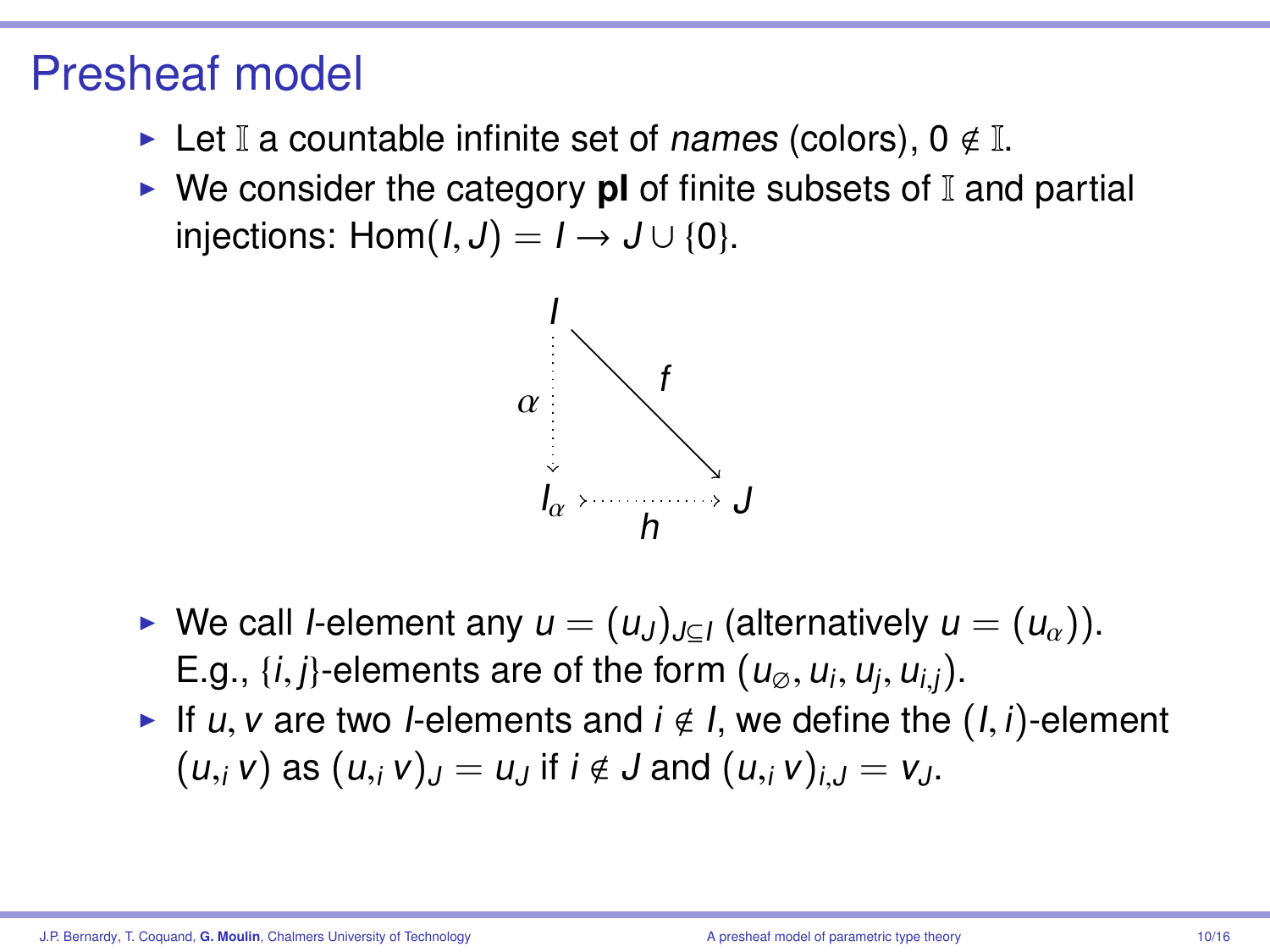- Exect I a countable infinite set of *names* (colors),  $0 \notin \mathbb{I}$ .
- $\triangleright$  We consider the category **pl** of finite subsets of  $\mathbb{I}$  and partial injections: Hom $(I, J) = I \rightarrow J \cup \{0\}$ .



- ► We call *I*-element any  $u = (u_J)_{J \subset I}$  (alternatively  $u = (u_\alpha)$ ). E.g.,  $\{i, j\}$ -elements are of the form  $(u_{\emptyset}, u_i, u_j, u_{i,j})$ .<br>If u, y are two belements and  $i \notin I$ , we define the
- If u, v are two *I*-elements and  $i \notin I$ , we define the  $(I, i)$ -element  $(u_i, v)$  as  $(u_i, v)_j = u_j$  if  $i \notin J$  and  $(u_i, v)_{i,j} = v_j$ .
- **IF** Any  $(I, i)$ -element can be written  $u = (u_J)_{J \subseteq I} \cup (u_{i,J})_{J \subseteq I}$ . We define  $u(i \Omega) = (u_J)_{J \subseteq I}$  and  $u_J = (u_{J})_{J \subseteq I}$ define  $u(i0) = (u_J)_{J \subseteq I}$  and  $u \cdot i = (u_{i,J})_{J \subseteq I}$ .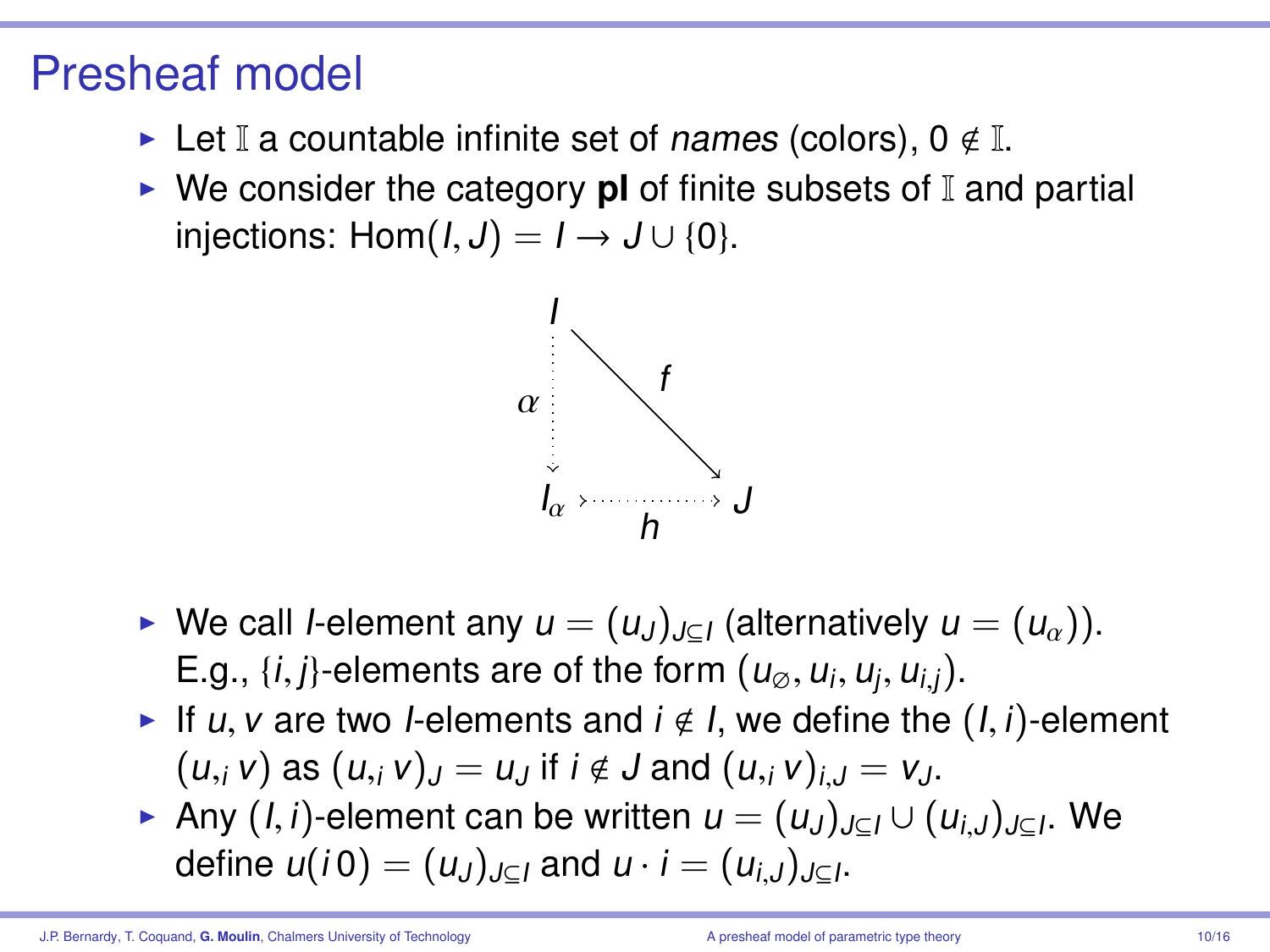#### **Presheaves**

A presheaf F is given by a family of sets  $F(1)$  with restriction maps  $F(I) \rightarrow F(J)$ ,  $u \mapsto ut$  for  $f : I \rightarrow J$  satisfying

$$
\blacktriangleright u1 = u, \text{ and}
$$

$$
\blacktriangleright (uf)g = u(fg).
$$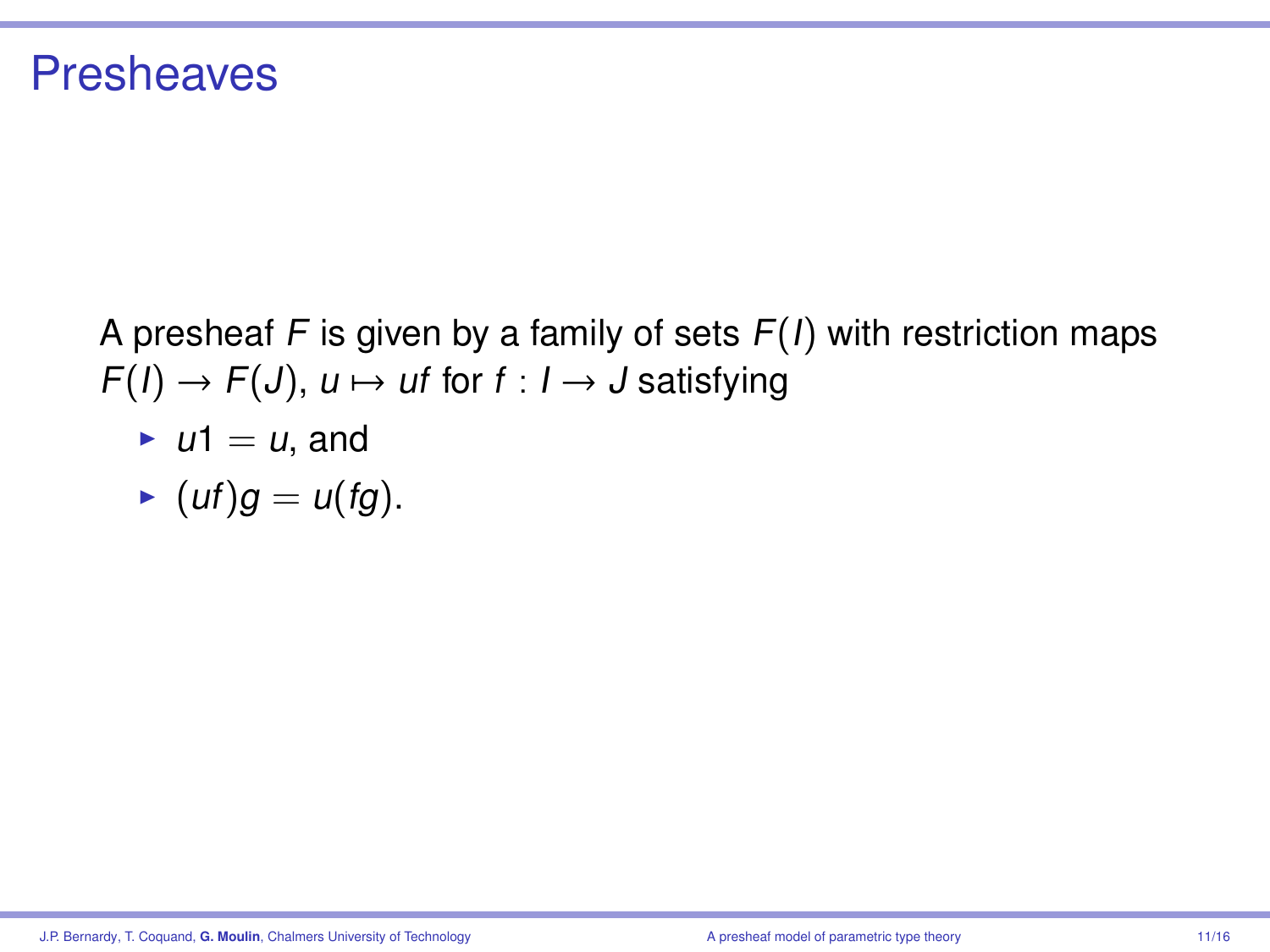A presheaf F is given by a family of *I*-sets  $F(I)$  with restriction maps  $F(I) \rightarrow F(J)$ ,  $u \mapsto uf$  for  $f : I \rightarrow J$  satisfying

- $\blacktriangleright$  u1 = u, and
- $(u f)g = u(fg)$ , and
- $\bullet$  (u $\alpha)_K = u_K$  for any  $K \subseteq J$  (alternatively,  $(u\alpha)_B = u_{\alpha\beta}$ ).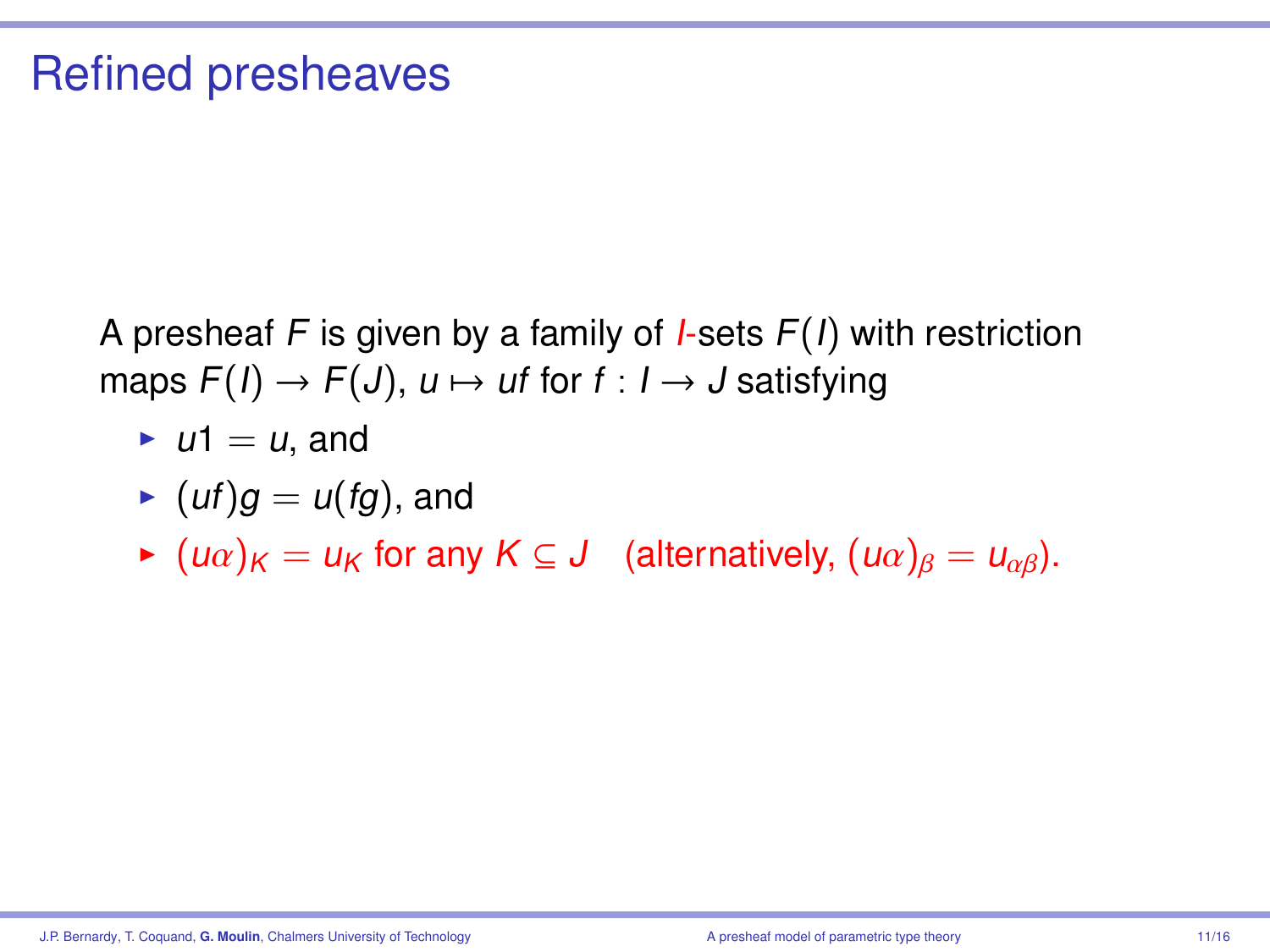- **A** context  $\Gamma \vdash$  is interpreted by a (usual) presheaf on pl<sup>opp</sup>.
- A type  $\Gamma \vdash A$  is interpreted by an *I*-set  $A_{\rho}$  for each object I and  $\rho \in \Gamma(I)$ , together with restriction maps  $A\rho \rightarrow A(\rho f)$ ,  $u \mapsto ut$  if  $f: I \rightarrow J$  satisfying  $u_1 = u$  and  $(uf)g = u(fg)$  for any  $g: J \to K$ . Furthermore the map  $A\rho \to A(\rho\alpha)$ ,  $u \mapsto u\alpha$  is the projection operation.
- A term  $\Gamma \vdash a : A$  is interpreted by a *I*-element  $a \rho \in A \rho$  for each object I and  $\rho \in \Gamma(I)$ , such that  $(a\rho)f = a(\rho f)$  for any  $f : I \to J$ .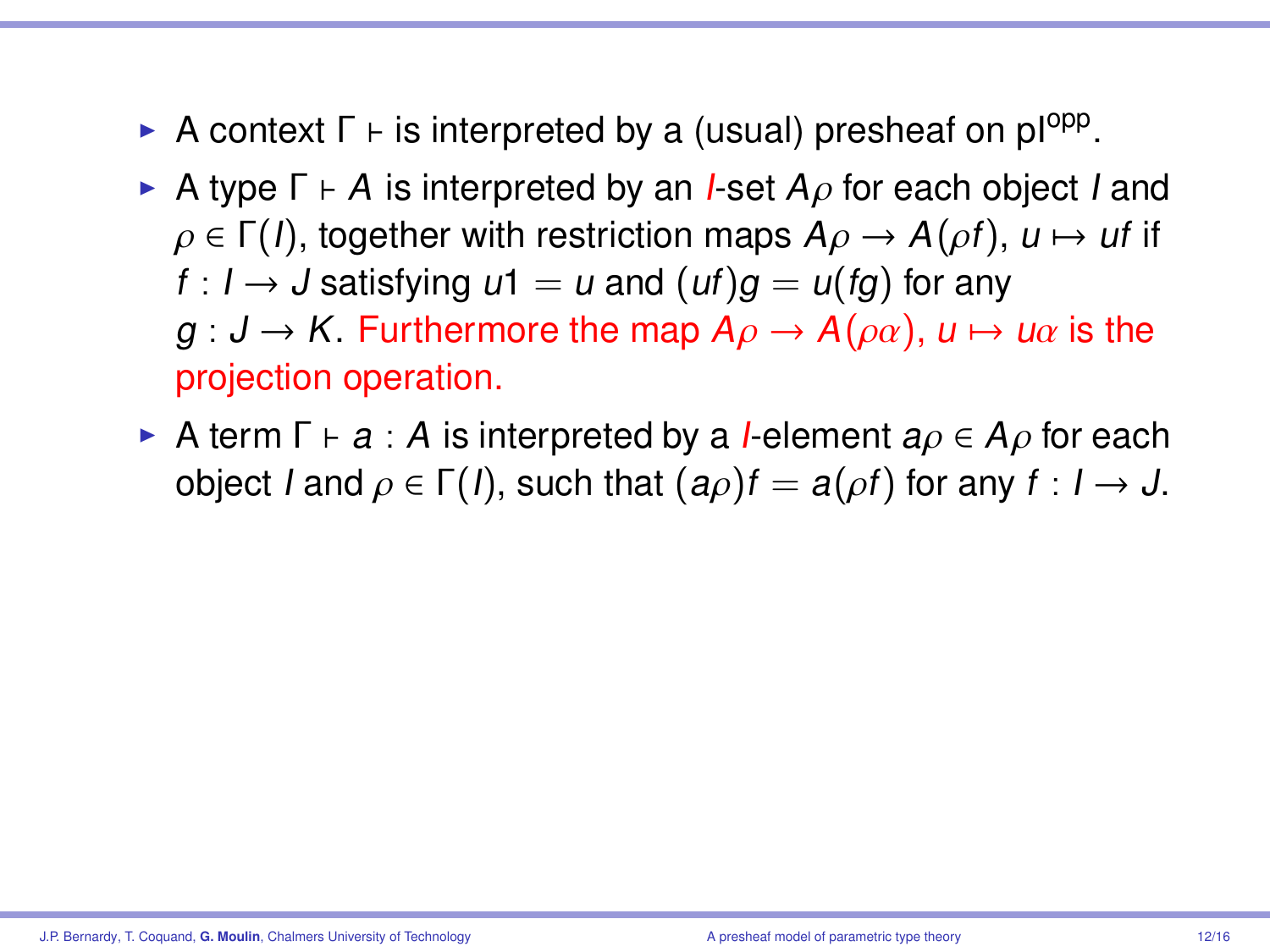- **A** context  $\Gamma \vdash$  is interpreted by a (usual) presheaf on pl<sup>opp</sup>.
- A type  $\Gamma \vdash A$  is interpreted by an *I*-set  $A_{\rho}$  for each object I and  $\rho \in \Gamma(I)$ , together with restriction maps  $A\rho \rightarrow A(\rho f)$ ,  $u \mapsto ut$  if  $f: I \rightarrow J$  satisfying  $u_1 = u$  and  $(uf)g = u(fg)$  for any  $g: J \to K$ . Furthermore the map  $A\rho \to A(\rho\alpha)$ ,  $u \mapsto u\alpha$  is the projection operation.
- A term  $\Gamma \vdash a : A$  is interpreted by a *I*-element  $a \rho \in A \rho$  for each object I and  $\rho \in \Gamma(1)$ , such that  $(a\rho)f = a(\rho f)$  for any  $f : I \to J$ .
- If  $\Gamma \vdash$  and  $\Gamma \vdash A$ , we interpret  $\Gamma, x : A \vdash$  by  $(\rho \in \Gamma(I)) \times A\rho$ .
- If  $\Gamma \vdash$ , we interpret  $\Gamma$ ,  $i : \mathbb{I} \vdash$  by  $\Gamma * \mathbb{I}(I)$ :

 $\{[\rho, i = 0] \mid \rho \in \Gamma(\Lambda)\} \cup \{[\rho, i = j] \mid j \in I, \rho \in \Gamma(\Lambda\{j\})\}$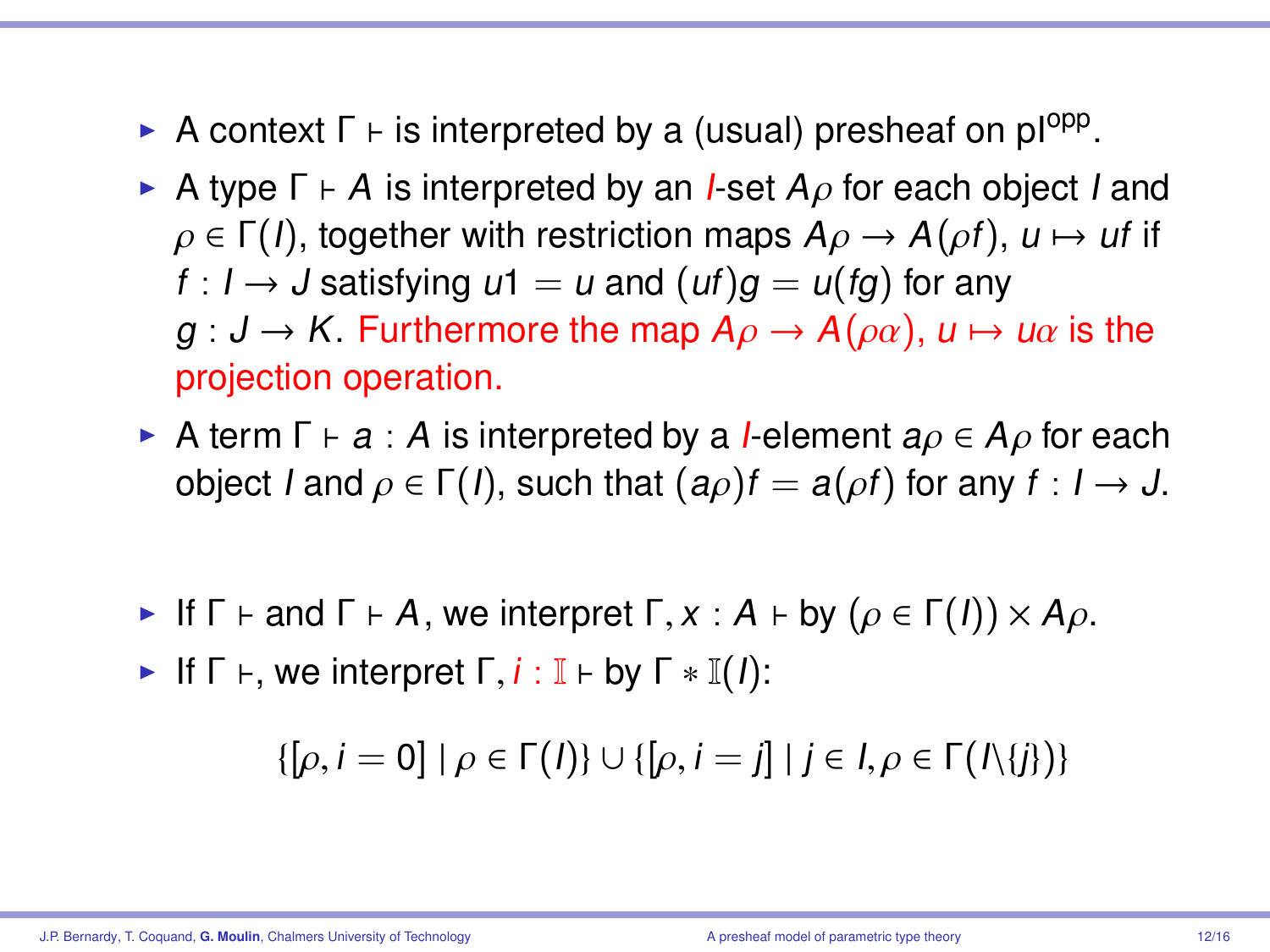## Interpreting  $\Gamma \vdash (x : A) \rightarrow B$  (attempt)

If  $\rho \in \Gamma(1)$ ,  $((x : A) \rightarrow B)\rho$  is interpreted by  $(\lambda_i)_{i:1 \rightarrow J}$  where

$$
\lambda_f \in \prod_{u \in A(\rho f)} B\langle \rho f, x = u \rangle
$$

such that  $\mathsf{app}(\lambda_f, u)g = \mathsf{app}((\lambda_{fg}, u)g)$  for any  $g: \mathsf{J} \to \mathsf{K}.$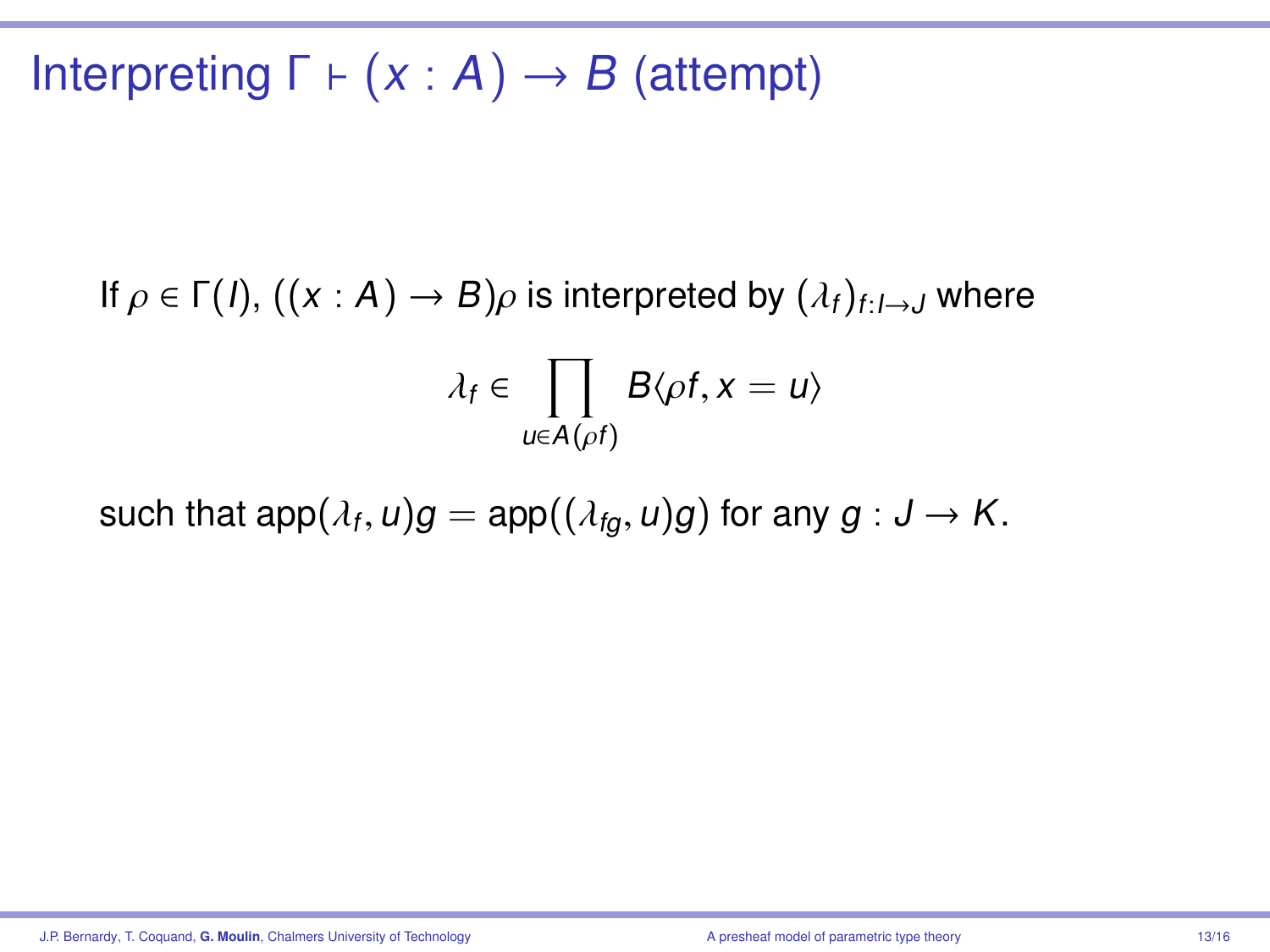## Interpreting  $\Gamma \vdash (x : A) \rightarrow B$

If  $\rho \in \Gamma(1)$ ,  $((x : A) \to B)\rho$  is interpreted by  $((\lambda_{\alpha}f)_{f:[a,a])}\rho$  where

$$
\lambda_{\alpha f} \in \prod_{u \in A(\rho \alpha f)} B\langle \rho \alpha f, x = u \rangle
$$

such that  $\mathsf{app}(\lambda_{\alpha f},u)g = \mathsf{app}((\lambda_{\alpha fg},u)g)$  for any  $g: \mathsf{J} \to \mathsf{K}.$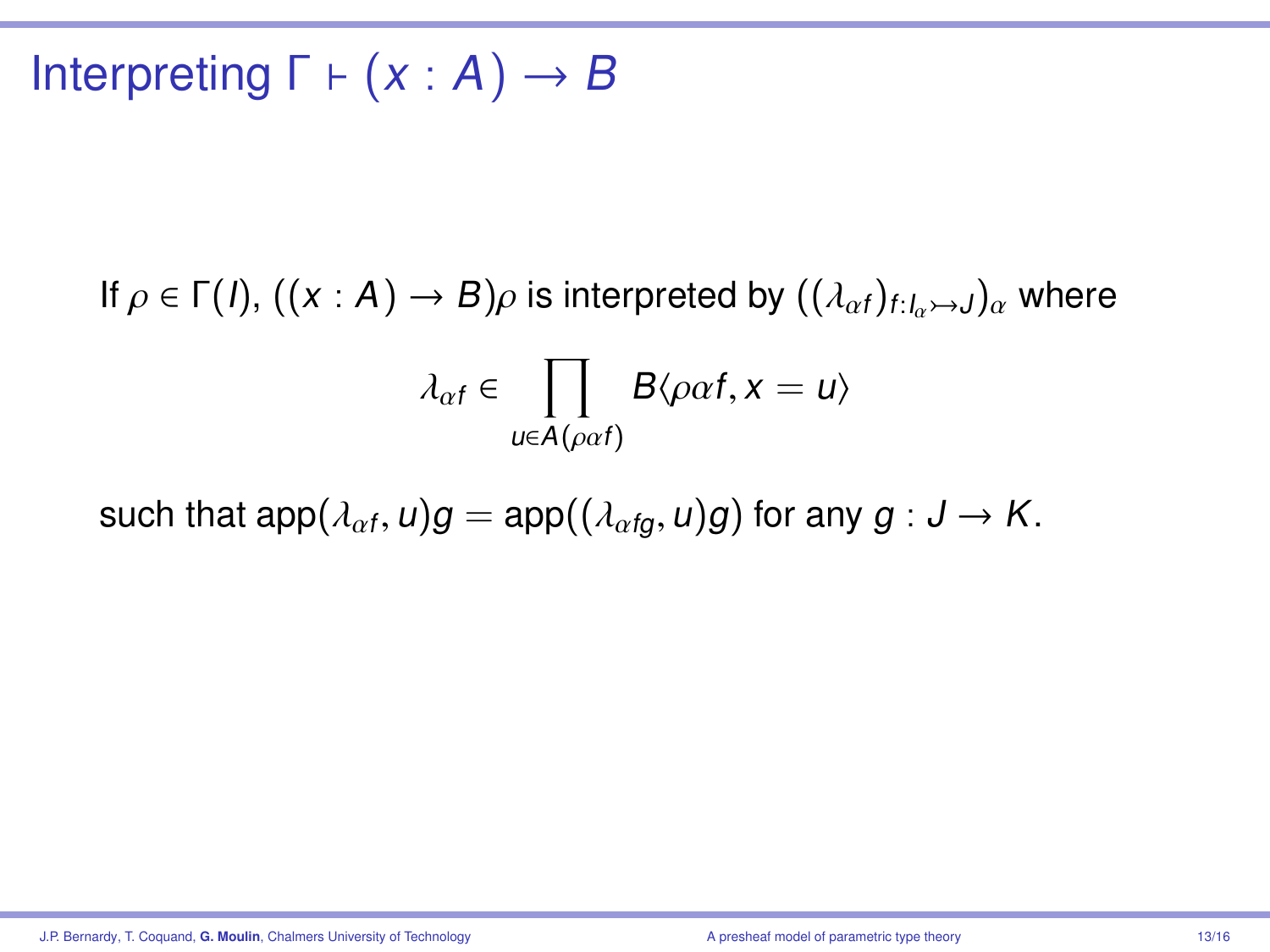# Interpreting  $\Gamma \vdash (x : A) \rightarrow B$

If  $\rho \in \Gamma(I)$ ,  $((x : A) \to B)\rho$  is interpreted by  $((\lambda_{\alpha f})_{f : I_{\alpha} \to J})_{\alpha}$  where

$$
\lambda_{\alpha f} \in \prod_{u \in A(\rho \alpha f)} B\langle \rho \alpha f, x = u \rangle
$$

such that  $\mathsf{app}(\lambda_{\alpha f},u)g = \mathsf{app}((\lambda_{\alpha fg},u)g)$  for any  $g: \mathsf{J} \to \mathsf{K}.$ 

**w** Similar trick for the universe.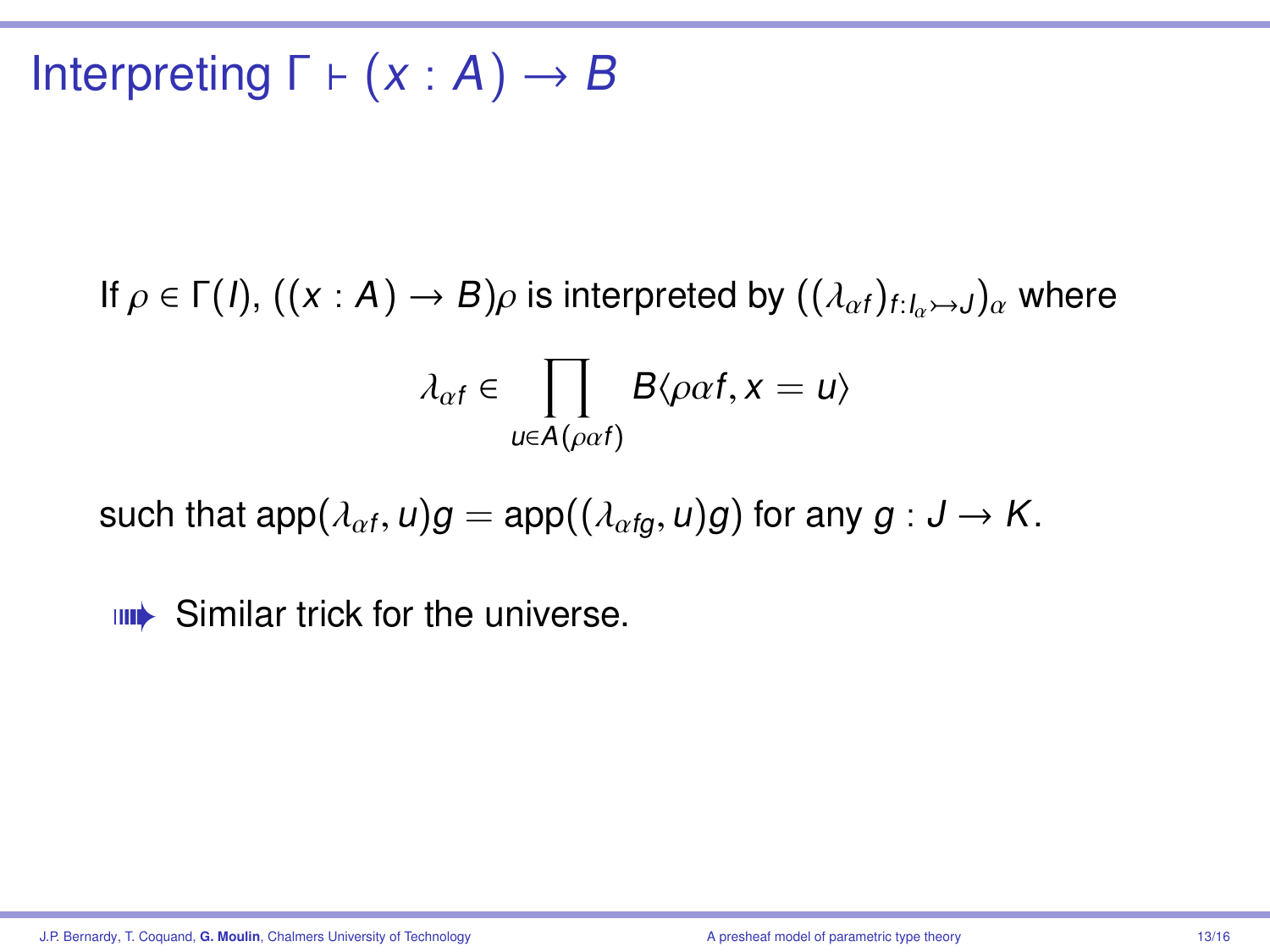## Interpreting Parametricity constructs

$$
\frac{\Gamma, i : \mathbb{I} \vdash a : A}{\Gamma \vdash a \cdot i : A \ni_i a(i0)} \qquad \frac{\Gamma, i : \mathbb{I} \vdash A \qquad \Gamma \vdash a : A(i0)}{\Gamma \vdash A \ni_i a}
$$

Let 
$$
\rho \in \Gamma(l)
$$
,  $j = \text{fresh}(l)$ . We define  
\n•  $(a \cdot i)\rho = a[\rho, i = j] \cdot j$ .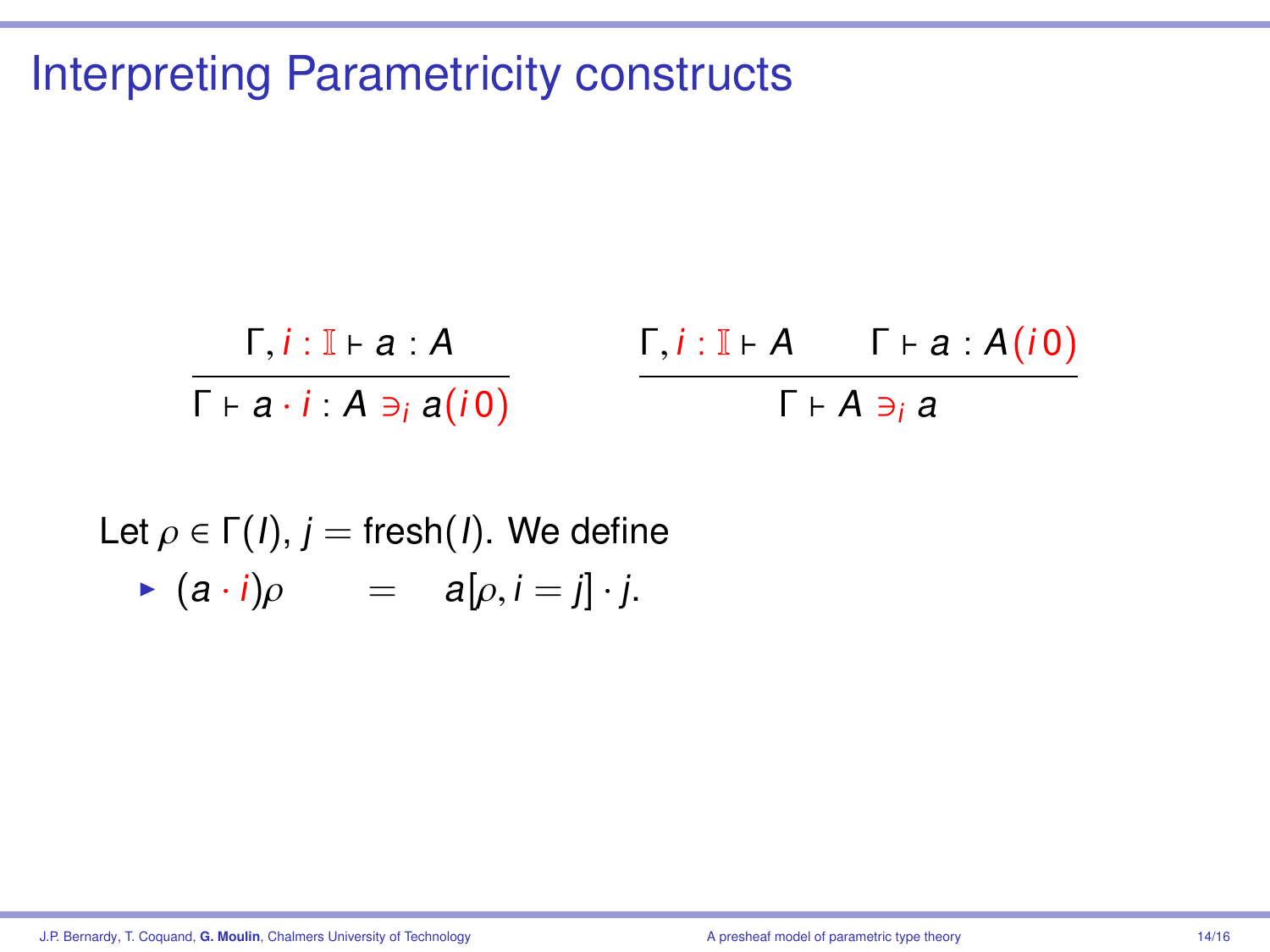## Interpreting Parametricity constructs

$$
\frac{\Gamma, i : \mathbb{I} \vdash a : A}{\Gamma \vdash a \cdot i : A \ni_i a(i0)} \qquad \frac{\Gamma, i : \mathbb{I} \vdash A \qquad \Gamma \vdash a : A(i0)}{\Gamma \vdash A \ni_i a}
$$

Let 
$$
\rho \in \Gamma(l)
$$
,  $j = \text{fresh}(l)$ . We define  
\n
$$
\begin{array}{rcl}\n\blacktriangleright & (a \cdot i)\rho & = & a[\rho, i = j] \cdot j. \\
\blacktriangleright & (A \ni_i a)\rho & = & \{v \mid (a\rho, j v) \in A[\rho, i = j]\}\n\end{array}
$$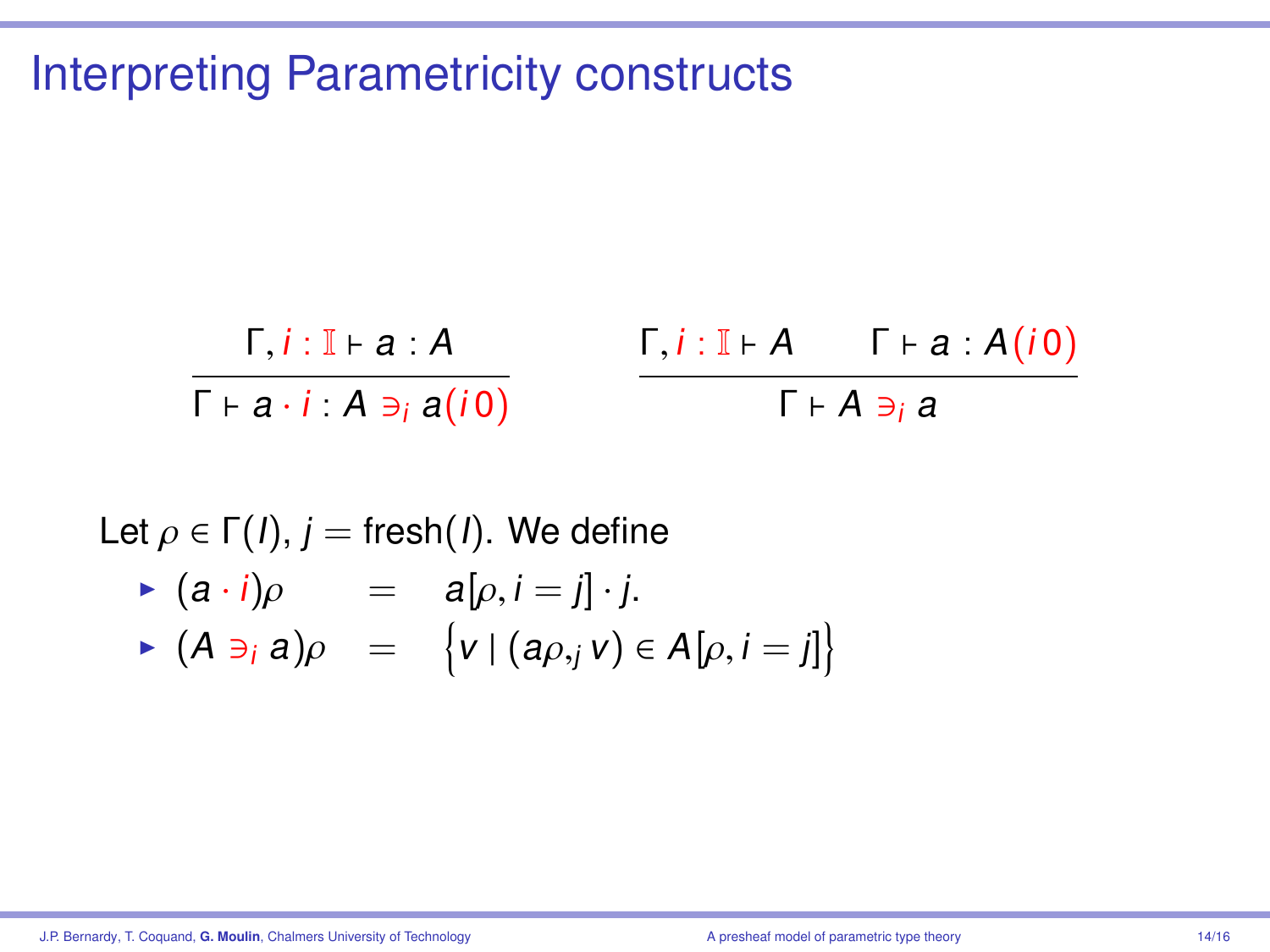Interpreting Parametricity constructs (cont.)

$$
\frac{\Gamma \vdash a : A(i0) \qquad \Gamma \vdash p : A \ni_i a}{\Gamma, i : \mathbb{I} \vdash (a, i p) : A} \qquad \frac{\Gamma \vdash A \qquad \Gamma, x : A \vdash P}{\Gamma, i : \mathbb{I} \vdash (x : A) \times_i P}
$$

Let  $[\rho, i = \varphi] \in \Gamma * \mathbb{I}(l)$ . If  $\varphi = 0$ , we define<br>  $\blacktriangleright$   $(a, p)[a, i - 0]$  - and

$$
\triangleright (a_{,i} p)[\rho, i = 0] = a\rho
$$

$$
\blacktriangleright ((x:A)\times_i P)[\rho, i=0] = A\rho
$$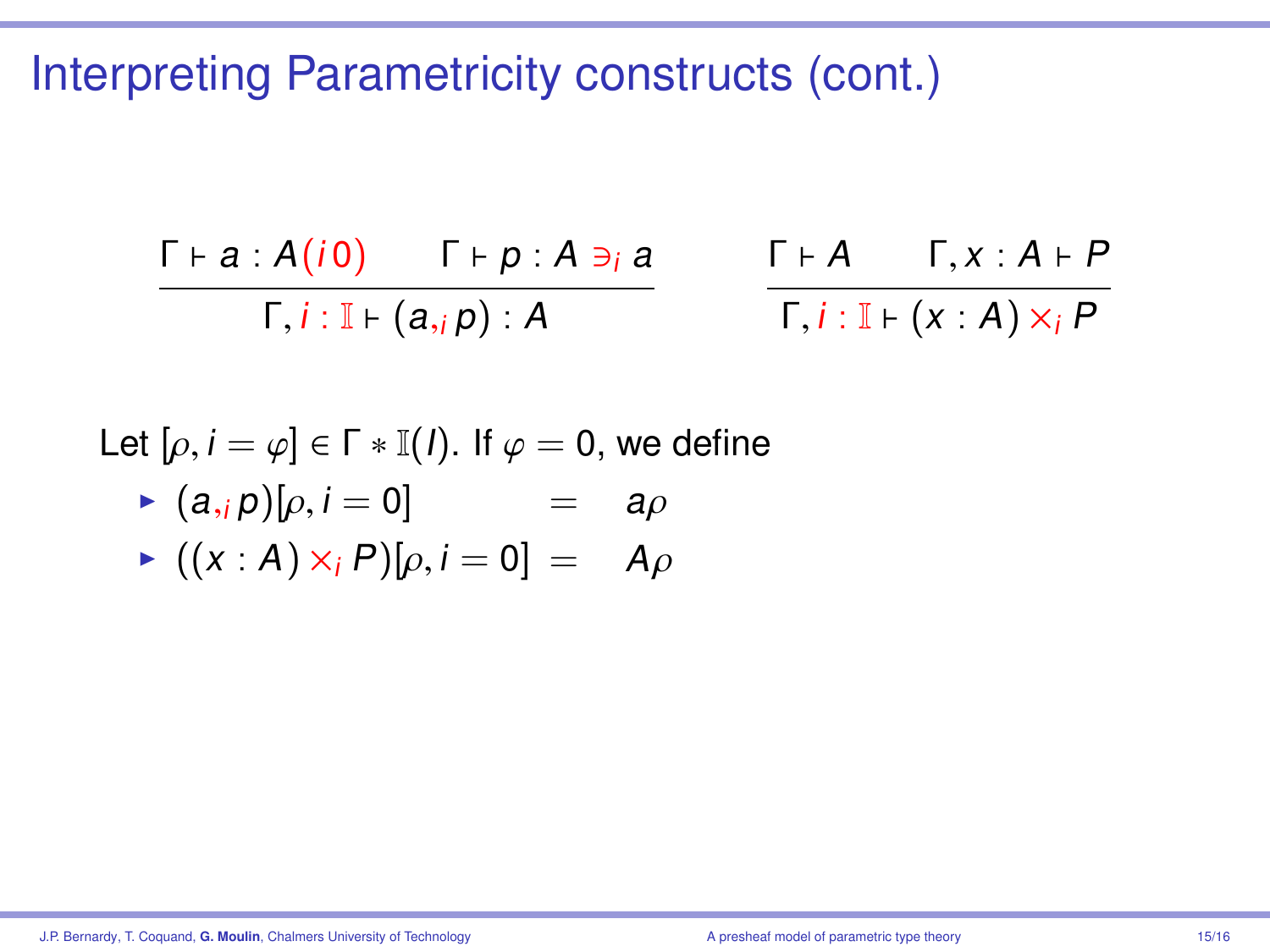Interpreting Parametricity constructs (cont.)

$$
\frac{\Gamma \vdash a : A(i0) \qquad \Gamma \vdash p : A \ni_i a}{\Gamma, i : \mathbb{I} \vdash (a, i p) : A} \qquad \frac{\Gamma \vdash A \qquad \Gamma, x : A \vdash P}{\Gamma, i : \mathbb{I} \vdash (x : A) \times_i P}
$$

Let 
$$
[\rho, i = \varphi] \in \Gamma * \mathbb{I}(l)
$$
. If  $\varphi = 0$ , we define

$$
\triangleright (a_{,i} p)[\rho, i = 0] = a\rho
$$

$$
\blacktriangleright ((x:A)\times_i P)[\rho, i=0] = A\rho
$$

If  $\varphi = j \in I$  then  $\rho \in \Gamma(\Lambda\{j\})$ , and we define

▶ 
$$
(a_{,i} p)[\rho, i = j]
$$
 =  $(a_{\rho,j} p_{\rho})$   
\n▶  $((x : A) \times_i P)[\rho, i = j]$  =  $\{(u_{,j} v) | u \in A_{\rho}, v \in P\langle \rho, x = u \rangle\}$